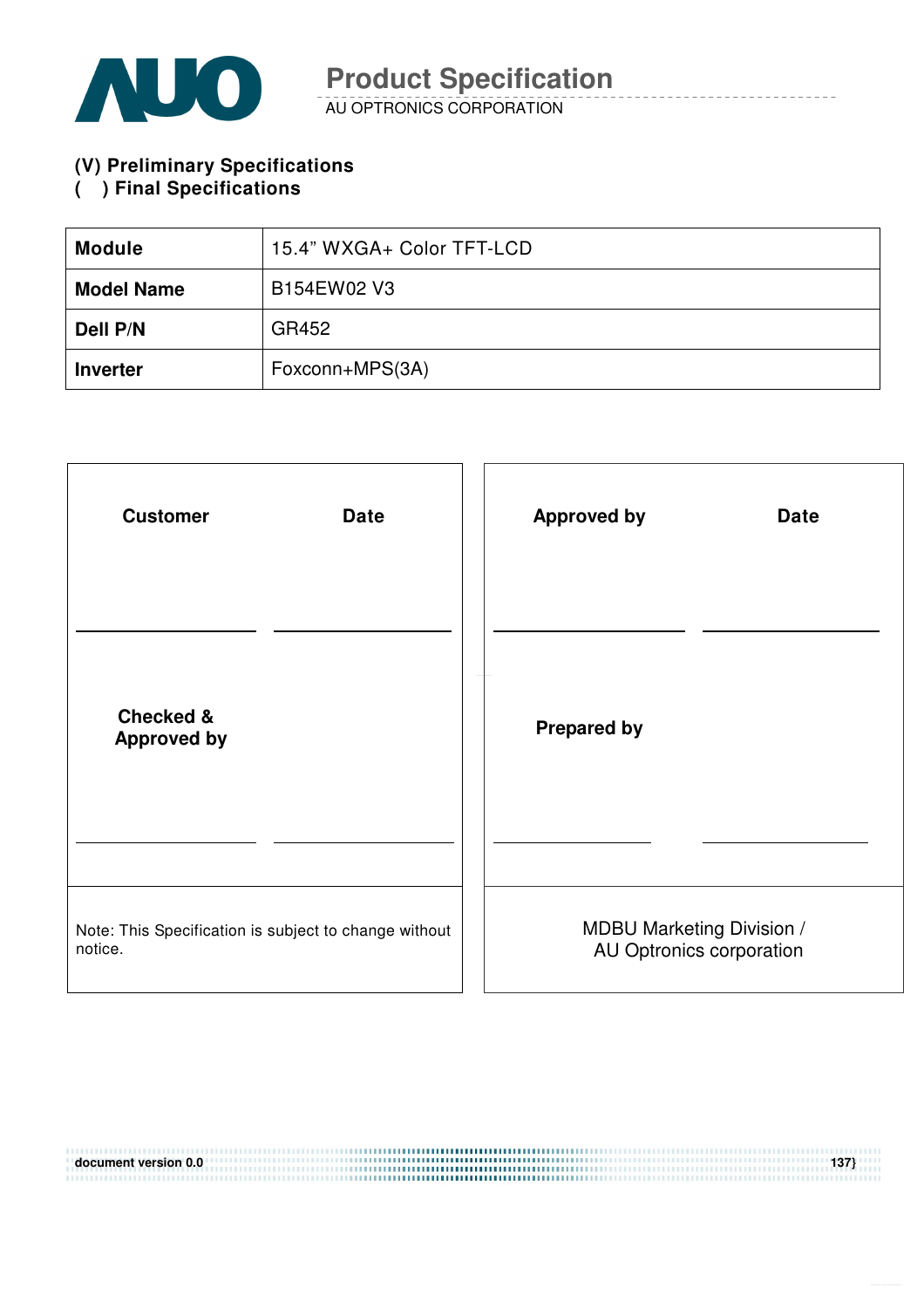

# **Contents**

| 8.2 Shock Test Spec:. |  |
|-----------------------|--|
|                       |  |
|                       |  |
|                       |  |
|                       |  |
|                       |  |
|                       |  |
|                       |  |
|                       |  |
|                       |  |
|                       |  |

 $\begin{minipage}{.4\linewidth} \textbf{document version 0.0} \end{minipage} \begin{minipage}{.4\linewidth} \textbf{237} \end{minipage} \begin{minipage}{.4\linewidth} \textbf{237} \end{minipage} \begin{minipage}{.4\linewidth} \textbf{237} \end{minipage} \begin{minipage}{.4\linewidth} \textbf{237} \end{minipage} \begin{minipage}{.4\linewidth} \textbf{237} \end{minipage} \begin{minipage}{.4\linewidth} \textbf{237} \end{minipage} \begin{minipage}{.4\linewidth} \textbf{237} \end{minipage} \$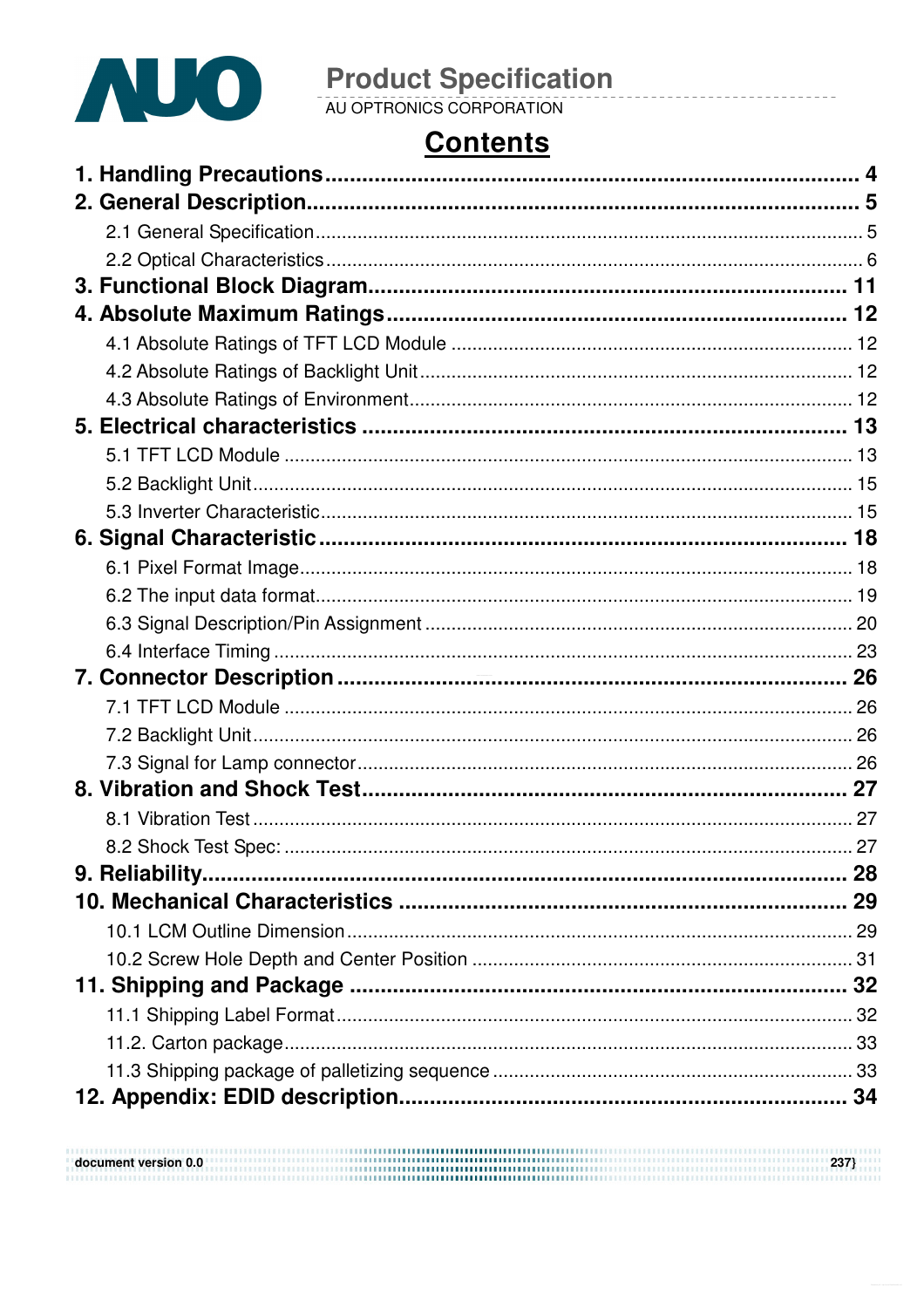

AU OPTRONICS CORPORATION

# **Record of Revision**

| Version and Date   Page |     | Old description                   | <b>New Description</b> | Remark |
|-------------------------|-----|-----------------------------------|------------------------|--------|
| 0.02006/05/22           | All | <b>First Edition for Customer</b> |                        |        |

| document version 0.0 | 337} |
|----------------------|------|
|                      |      |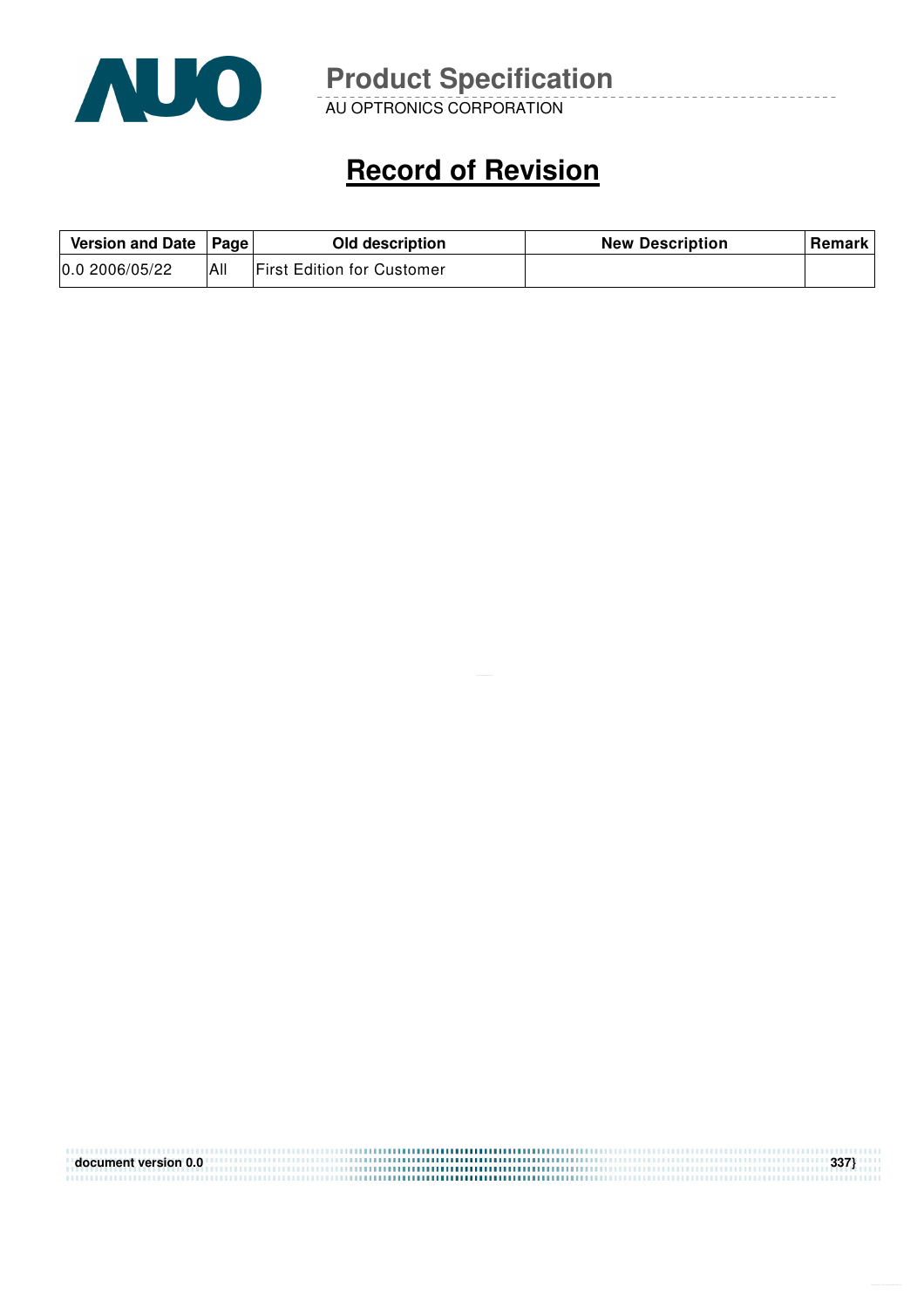

#### **1. Handling Precautions**

- 1) Since front polarizer is easily damaged, pay attention not to scratch it.
- 2) Be sure to turn off power supply when inserting or disconnecting from input connector.
- 3) Wipe off water drop immediately. Long contact with water may cause discoloration or spots.
- 4) When the panel surface is soiled, wipe it with absorbent cotton or other soft cloth.
- 5) Since the panel is made of glass, it may break or crack if dropped or bumped on hard surface.
- 6) Since CMOS LSI is used in this module, take care of static electricity and insure human earth when handling.
- 7) Do not open nor modify the Module Assembly.
- 8) Do not press the reflector sheet at the back of the module to any directions.
- 9) In case if a Module has to be put back into the packing container slot after once it was taken out from the container, do not press the center of the CCFL Reflector edge. Instead, press at the far ends of the CFL Reflector edge softly. Otherwise the TFT Module may be damaged.
- 10) At the insertion or removal of the Signal Interface Connector, be sure not to rotate nor tilt the Interface Connector of the TFT Module.
- 11) After installation of the TFT Module into an enclosure (Notebook PC Bezel, for example), do not twist nor bend the TFT Module even momentary. At designing the enclosure, it should be taken into consideration that no bending/twisting forces are applied to the TFT Module from outside. Otherwise the TFT Module may be damaged.
- 12) Cold cathode fluorescent lamp in LCD contains a small amount of mercury. Please follow local ordinances or regulations for disposal.
- 13) Small amount of materials having no flammability grade is used in the LCD module. The LCD module should be supplied by power complied with requirements of Limited Power Source(, IEC60950 or UL1950), or be applied exemption.
- 14) The LCD module is designed so that the CCFL in it is supplied by Limited Current Circuit(IEC60950 or UL1950). Do not connect the CCFL in Hazardous Voltage Circuit.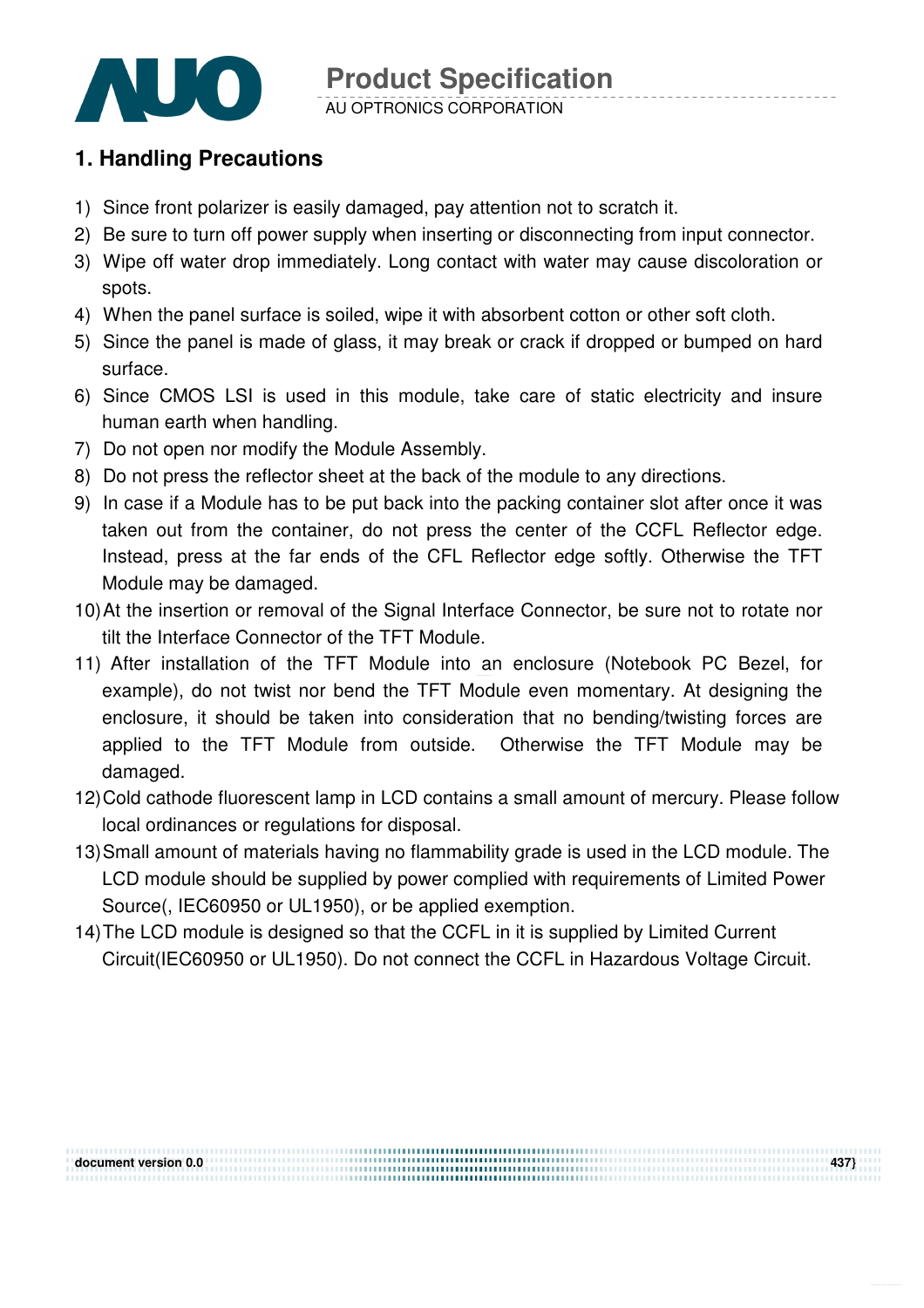

AU OPTRONICS CORPORATION

## **2. General Description**

B154EW02 V3 is a Color Active Matrix Liquid Crystal Display composed of a TFT LCD panel, a driver circuit, and backlight system. The screen format is intended to support the WXGA (1280(H) x 800(V)) screen and 262k colors (RGB 6-bits data driver). All input signals are LVDS interface compatible. Inverter of backlight is not included.

B154EW02 V3 is designed for a display unit of notebook style personal computer and industrial machine.

### **2.1 General Specification**

The following items are characteristics summary on the table at 25  $\degree$ C condition:

| <b>Items</b>                       | <b>Unit</b>            | <b>Specifications</b>                  |
|------------------------------------|------------------------|----------------------------------------|
| Screen Diagonal                    | [mm]                   | 391 (15.4W")                           |
| <b>Active Area</b>                 | [mm]                   | 331.2 X 207.0                          |
| Pixels H x V                       |                        | 1280x3(RGB) x 800                      |
| <b>Pixel Pitch</b>                 | [mm]                   | 0.2588X0.2588                          |
| <b>Pixel Arrangement</b>           |                        | R.G.B. Vertical Stripe                 |
| Display Mode                       |                        | Normally White                         |
| White Luminance (IccFL=6.0mA)      | $\lceil cd/m^2 \rceil$ | 220 typ. (5 points average)            |
| Note: IccFL is lamp current        |                        | 200 min. (5 points average)<br>(Note1) |
| <b>Luminance Uniformity</b>        |                        | 1.25 max. (5 points)                   |
| <b>Contrast Ratio</b>              |                        | 400 typ<br>300 min.                    |
| <b>Optical Rise Time/Fall Time</b> | [msec]                 | $4/12$ typ.                            |
| Nominal Input Voltage VDD          | [Volt]                 | $+3.3$ typ.                            |
| <b>Power Consumption</b>           | [Watt]                 | 6.0 max.(without inverter)             |
| Weight                             | [Grams]                | 525 typ.<br>550 max.                   |
| <b>Physical Size</b>               | [mm]                   | 344.0 typ. x 222.0 typ. x 6.1 max.     |
| <b>Electrical Interface</b>        |                        | 1 channel LVDS                         |
| <b>Surface Treatment</b>           |                        | Glare, Hardness 3H                     |
| <b>Support Color</b>               |                        | 262K colors (RGB 6-bit)                |

**document version 0.0 537}**  .....................................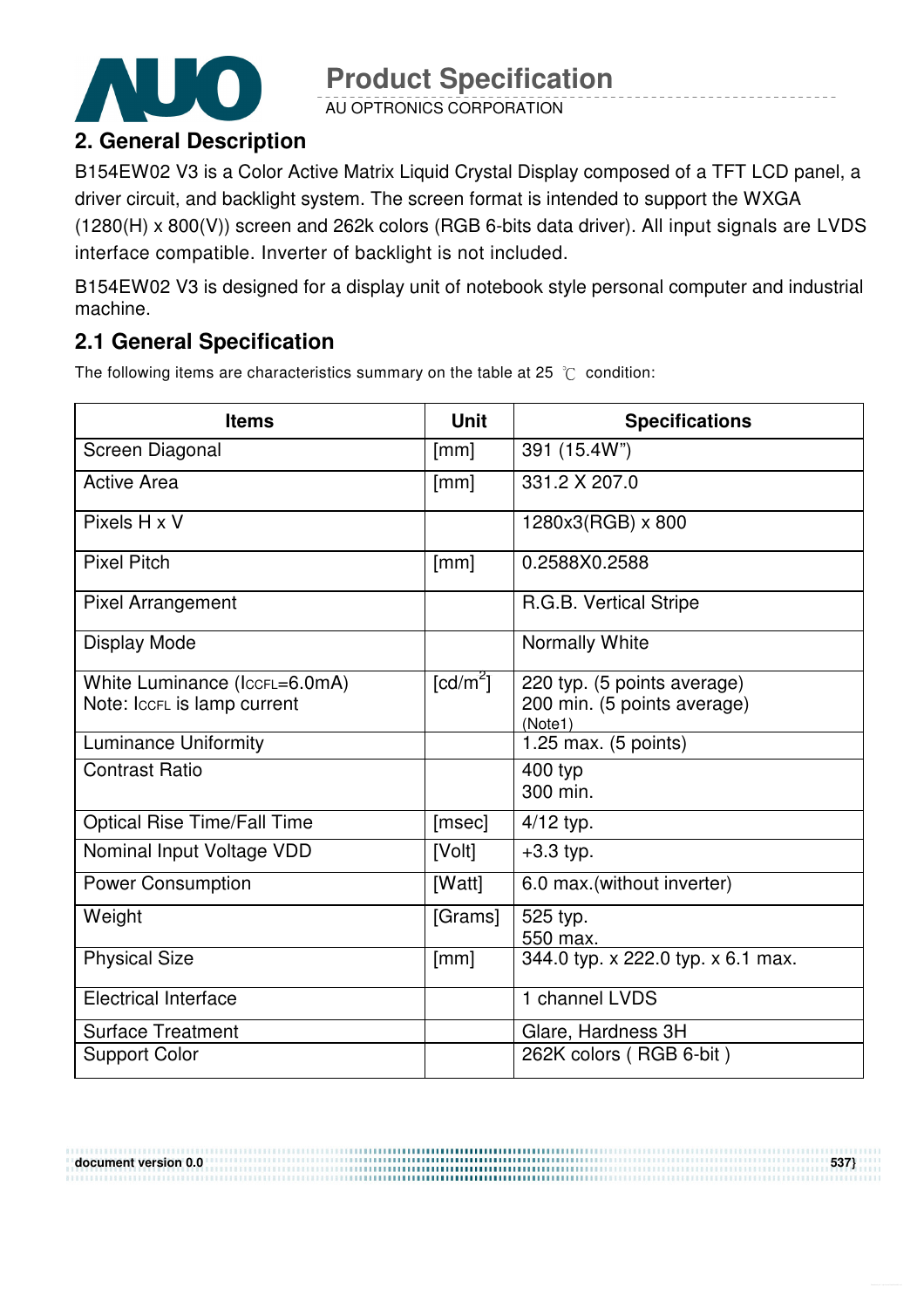

AU OPTRONICS CORPORATION

| Temperature Range<br>Operating | $\lceil{^{\circ}C}\rceil$ | 0 to $+50$             |
|--------------------------------|---------------------------|------------------------|
| Storage (Non-Operating)        | $10 \cap 1$               | $-20$ to $+60$         |
| <b>RoHS Compliance</b>         |                           | <b>RoHS Compliance</b> |

#### **2.2 Optical Characteristics**

The optical characteristics are measured under stable conditions at 25 $\degree$  (Room Temperature):

| Item                                    | <b>Unit</b>            | <b>Conditions</b>       |                    | Min.           | Typ.           | Max.  | <b>Note</b>    |
|-----------------------------------------|------------------------|-------------------------|--------------------|----------------|----------------|-------|----------------|
| <b>White Luminance</b><br>$lccFL=6.0mA$ | $\lceil cd/m^2 \rceil$ | 5 points average        |                    | 200            | 220            |       | 1, 4, 5.       |
| <b>Viewing Angle</b>                    | [degree]<br>[degree]   | Horizontal<br>$CR = 10$ | (Right)<br>(Left)  |                | 45<br>45       |       | 8              |
|                                         | [degree]<br>[degree]   | Vertical<br>$CR = 10$   | (Upper)<br>(Lower) |                | 15<br>35       |       |                |
| <b>Luminance Uniformity</b>             |                        | 5 Points                |                    |                |                | 1.25  | 1              |
| <b>Luminance Uniformity</b>             |                        | 13 Points               |                    |                |                | 1.50  | $\overline{c}$ |
| <b>CR: Contrast Ratio</b>               |                        |                         |                    | 300            | 400            |       | 6              |
| Cross talk                              | $\frac{1}{2}$          |                         |                    |                |                | 4     | $\overline{7}$ |
| <b>Response Time</b>                    | [msec]                 | Rising                  |                    |                | $\overline{4}$ | 8     | 8              |
|                                         | [msec]                 | Falling                 |                    | $\blacksquare$ | 12             | 17    |                |
|                                         | [msec]                 | Rising + Falling        |                    |                | 16             | 25    |                |
| Color / Chromaticity                    |                        | Red x                   |                    | 0.560          | 0.590          | 0.620 | 2,8            |
| Coordinates<br>(CIE 1931)               |                        | Red y                   |                    | 0.315          | 0.345          | 0.375 |                |
|                                         |                        | Green x                 |                    | 0.285          | 0.315          | 0.345 |                |
|                                         |                        | Green y                 |                    | 0.520          | 0.555          | 0.585 |                |
|                                         |                        | Blue x                  |                    | 0.135          | 0.155          | 0.175 |                |
|                                         |                        | Blue y                  |                    | 0.135          | 0.155          | 0.175 |                |
|                                         |                        | White x                 |                    | 0.293          | 0.313          | 0.333 |                |
|                                         |                        | White y                 |                    | 0.309          | 0.329          | 0.349 |                |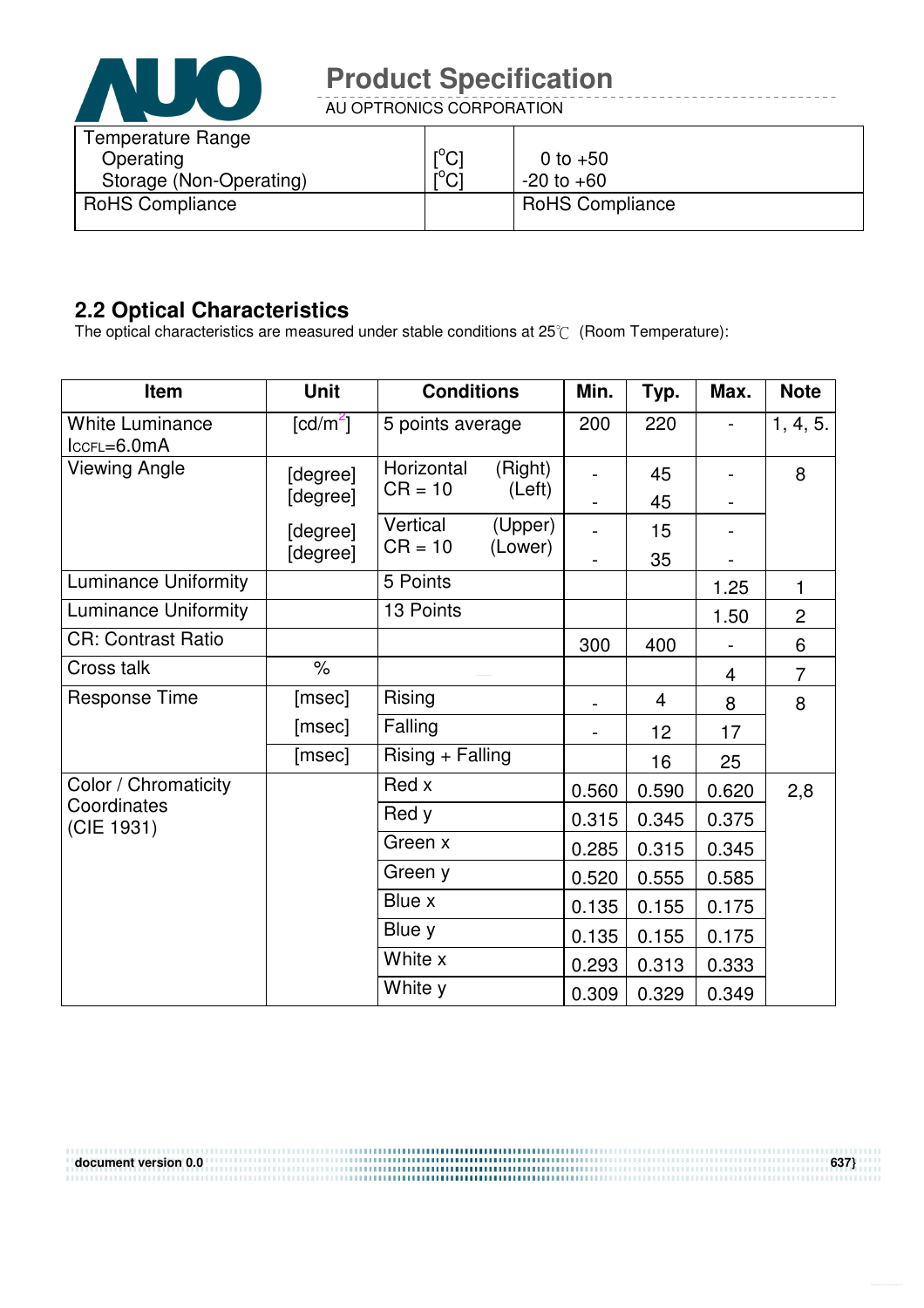

AU OPTRONICS CORPORATION

Note 1: 5 points position (Display area : 331.2mm x 207.0mm)



Note 2: 13 points position



Note 3: The luminance uniformity of 5 and 13 points is defined by dividing the maximum luminance values by the minimum test point luminance

$$
\delta_{\text{ws}} = \frac{\text{Maximum brightness of five points}}{\text{Minimum brightness of five points}}
$$
\n
$$
\delta_{\text{w13}} = \frac{\text{Maximum brightness of thirteen points}}{\text{Minimum brightness of thirteen points}}
$$

Note 4: Measurement method

**document version 0.0 737}**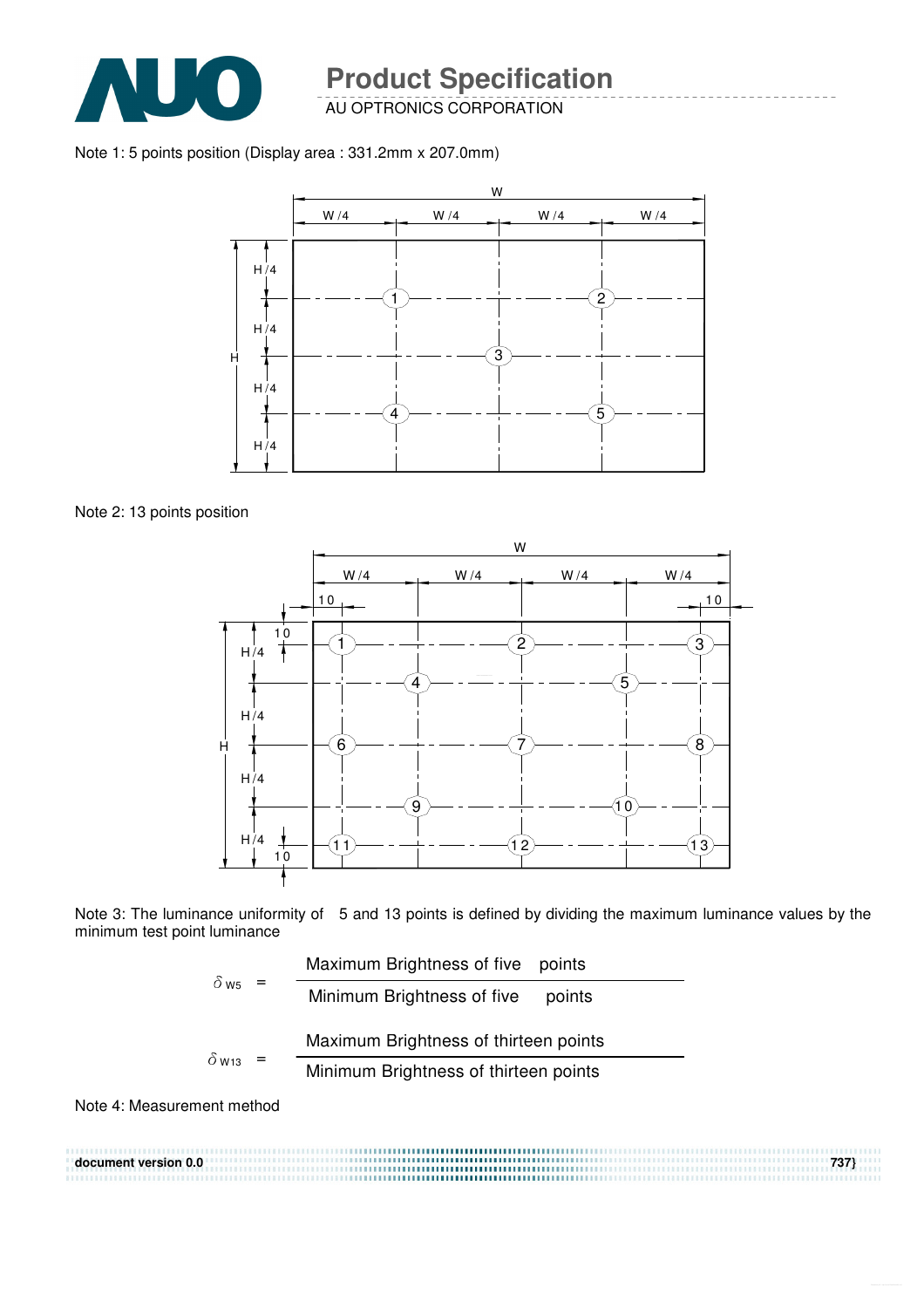

AU OPTRONICS CORPORATION

The LCD module should be stabilized at given temperature for 30 minutes to avoid abrupt temperature change during measuring. In order to stabilize the luminance, the measurement should be executed after lighting Backlight for 30 minutes in a stable, windless and dark room.



Center of the screen

Note  $5:$  Definition of Average Luminance of White  $(Y_L):$ 

Measure the luminance of gray level 63 at 5 points  $Y_L = [L (1) + L (2) + L (3) + L (4) + L (5)] / 5$ 

L (x) is corresponding to the luminance of the point X at Figure in Note (1).

#### Note 6: Definition of contrast ratio:

Contrast ratio is calculated with the following formula.

Contrast ratio  $(CR)$ = Brightness on the "White" state Brightness on the "Black" state

Note 7: Definition of Cross Talk (CT)

 $CT = |Y_B - Y_A| / Y_A \times 100$  (%)

#### **Where**

 $Y_A$  = Luminance of measured location without gray level 0 pattern (cd/m2)

| document version 0.0 | 837} |
|----------------------|------|
|                      |      |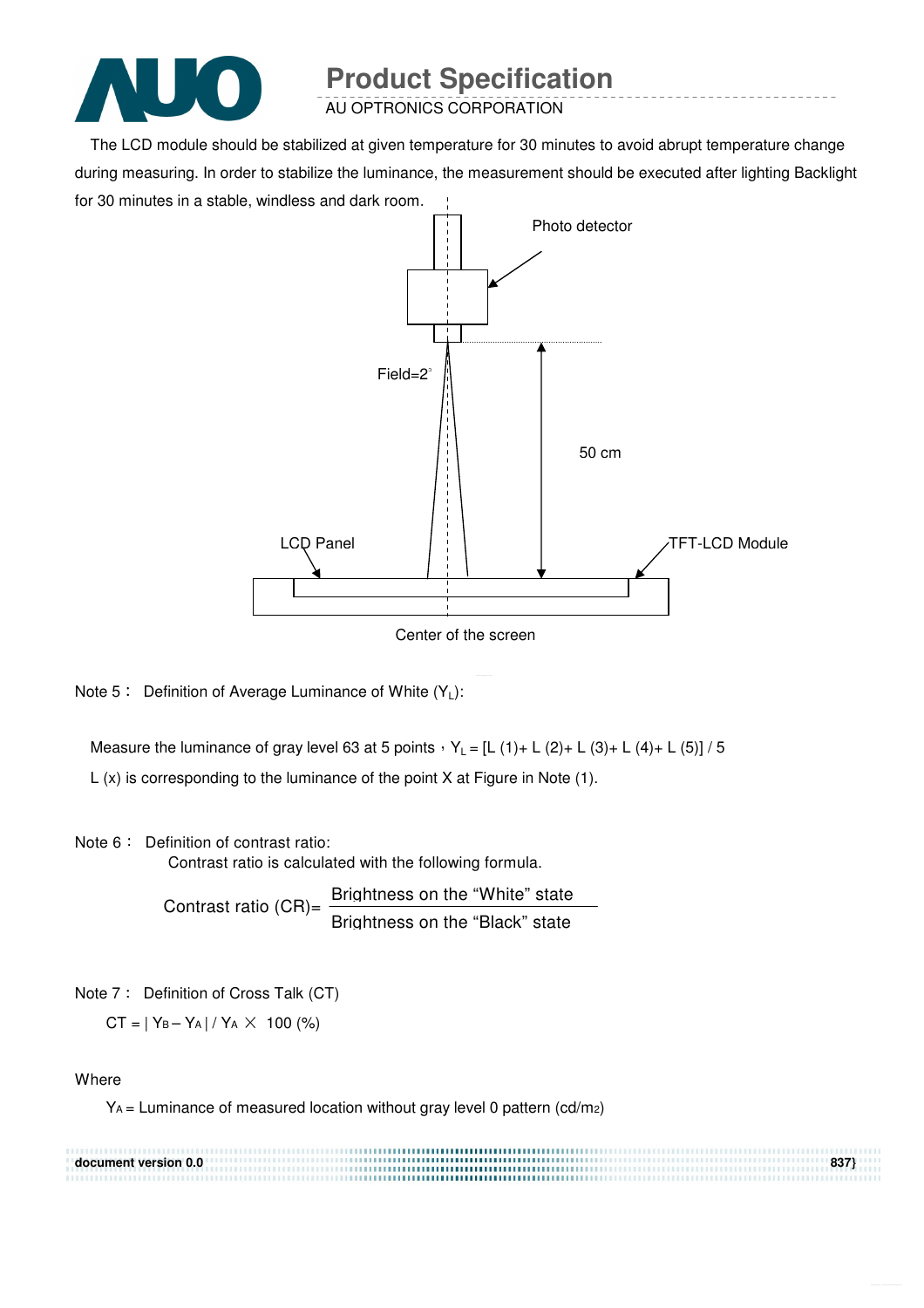

AU OPTRONICS CORPORATION

 $Y_B$  = Luminance of measured location with gray level 0 pattern (cd/m2)



Note 8: Definition of response time:

The output signals of BM-7 or equivalent are measured when the input signals are changed from "Black" to "White" (falling time) and from "White" to "Black" (rising time), respectively. The response time interval between the 10% and 90% of amplitudes. Refer to figure as below.



**document version 0.0** 937}<br> **a**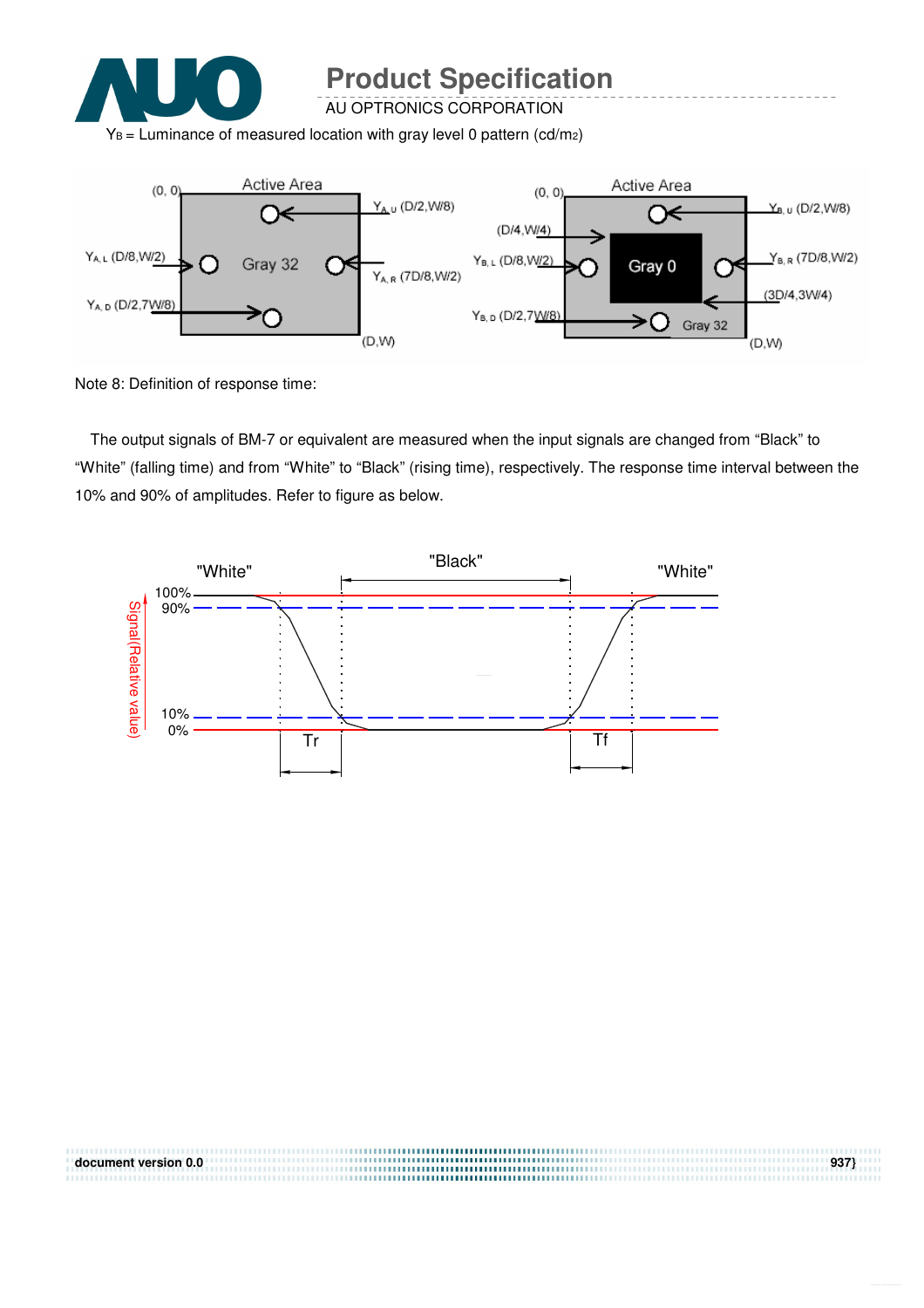

AU OPTRONICS CORPORATION

Note 8. Definition of viewing angle

Viewing angle is the measurement of contrast ratio  $\geq$  10, at the screen center, over a 180° horizontal and 180° vertical range (off-normal viewing angles). The 180° viewing angle range is broken down as follows; 90° ( $\theta$ ) horizontal left and right and  $90^{\circ}$  ( $\Phi$ ) vertical, high (up) and low (down). The measurement direction is typically perpendicular to the display surface with the screen rotated about its center to develop the desired measurement viewing angle.



| document version 0.0 | 1037 |
|----------------------|------|
|                      |      |
|                      |      |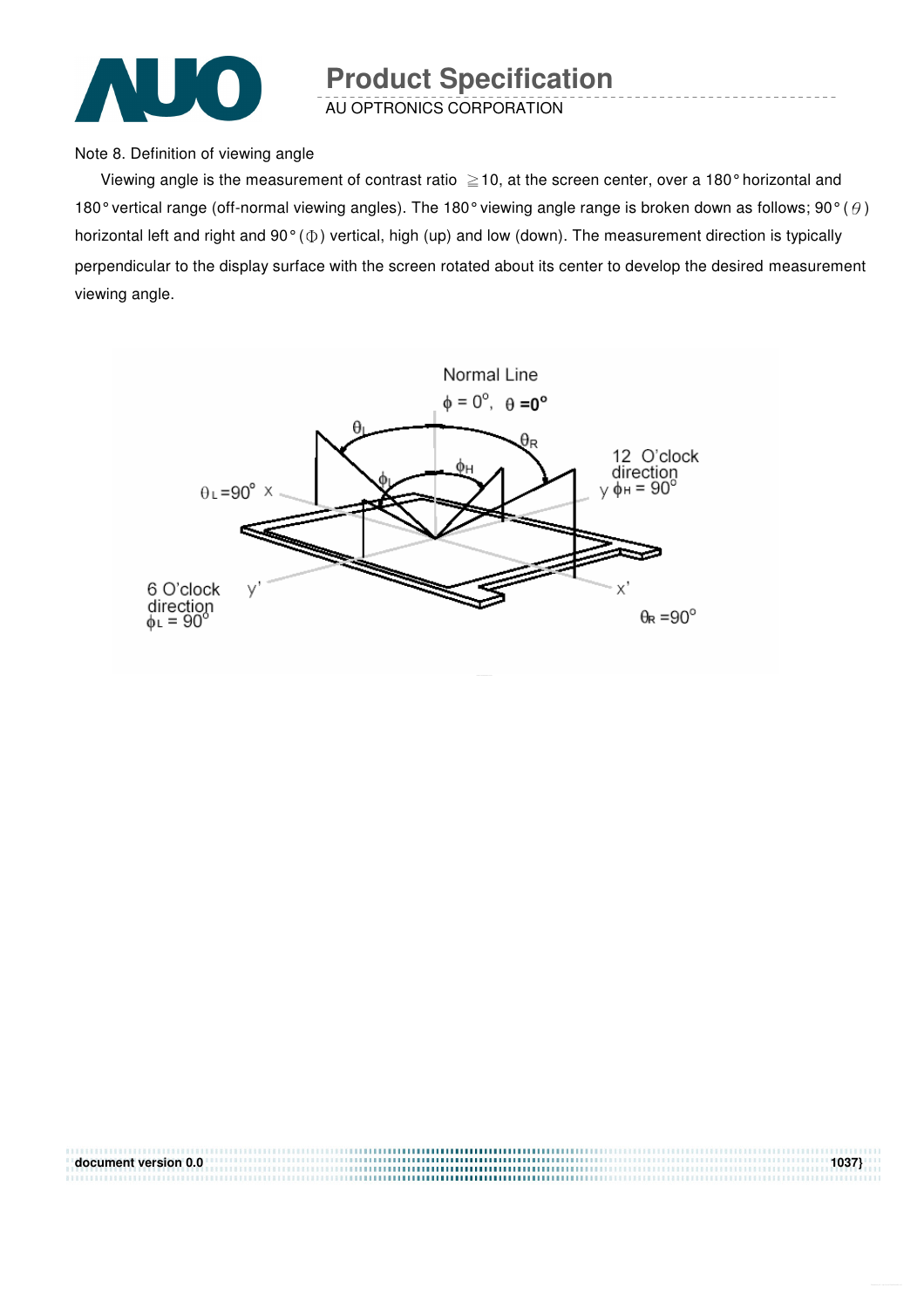

AU OPTRONICS CORPORATION

#### **3. Functional Block Diagram**

The following diagram shows the functional block of the 15.4 inches wide Color TFT/LCD Module:



**document version 0.0** 1137}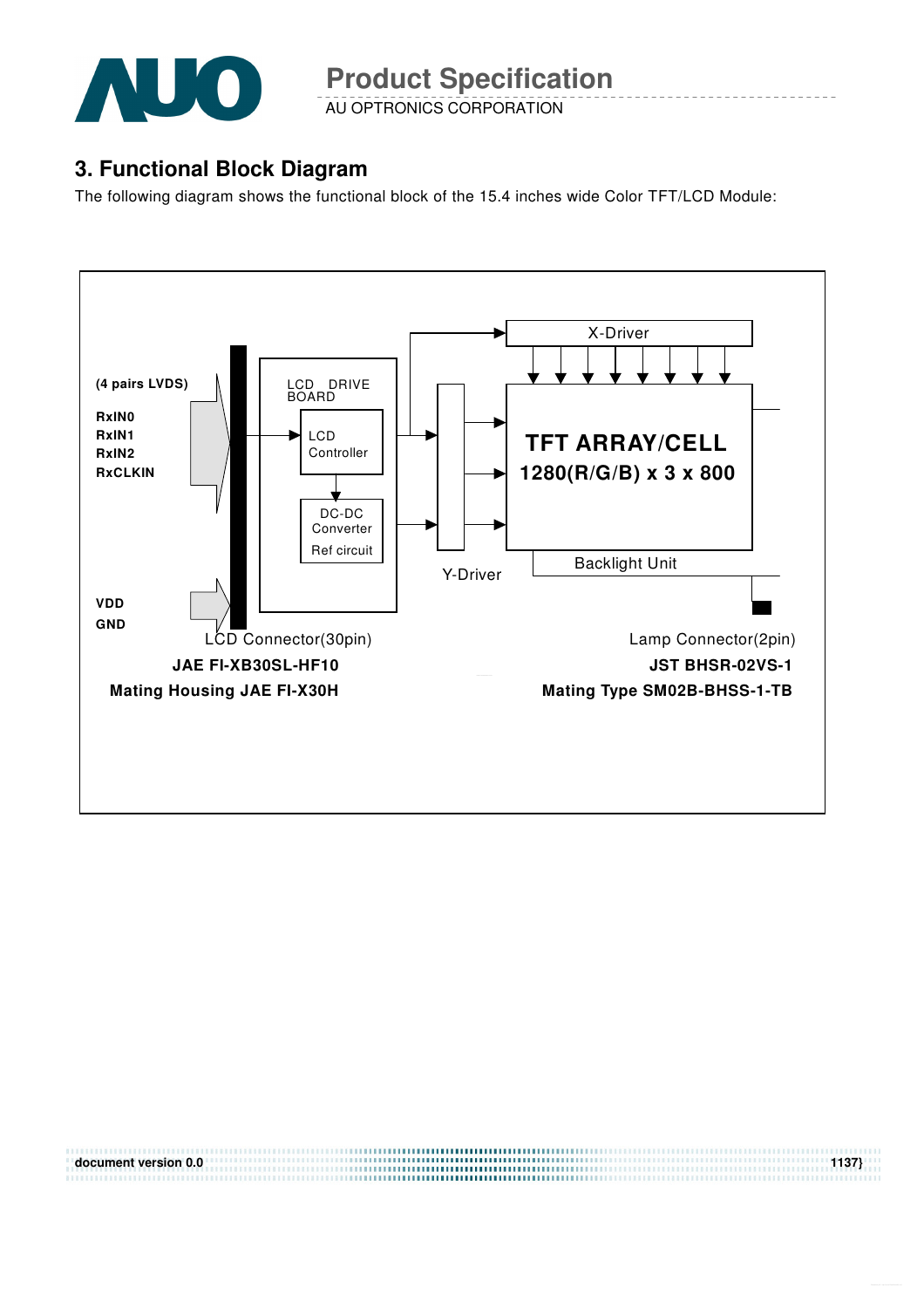

AU OPTRONICS CORPORATION

#### **4. Absolute Maximum Ratings**

Absolute maximum ratings of the module is as following:

#### **4.1 Absolute Ratings of TFT LCD Module**

| Item                    | Svmbol | Min  | Max  | Unit   | <b>Conditions</b> |
|-------------------------|--------|------|------|--------|-------------------|
| Logic/LCD Drive Voltage | Vin    | ن.∪- | +4.0 | [Volt] | Note              |

#### **4.2 Absolute Ratings of Backlight Unit**

| Item                   | Svmbol | Min                      | Max | Unit     | <b>Conditions</b> |
|------------------------|--------|--------------------------|-----|----------|-------------------|
| CCFL<br>Current<br>— ∟ | 'CCFL  | $\overline{\phantom{0}}$ | 6.5 | [mA] rms | Note 1 C          |

#### **4.3 Absolute Ratings of Environment**

| Item                         | Symbol     | Min   | Max   | Unit                                    | <b>Conditions</b> |
|------------------------------|------------|-------|-------|-----------------------------------------|-------------------|
| <b>Operating Temperature</b> | TOP        |       | $+50$ | $\mathsf{I}^\circ\mathsf{C} \mathsf{I}$ | Note 3            |
| <b>Operation Humidity</b>    | <b>HOP</b> | 5     | 95    | [%RH]                                   | Note 3            |
| Storage Temperature          | TST        | $-20$ | $+60$ | $\mathsf{I}^\circ\mathsf{C}\mathsf{I}$  | Note 3            |
| <b>Storage Humidity</b>      | <b>HST</b> | 5     | 95    | [%RH]                                   | Note 3            |

Note 1: At Ta  $(25^{\circ}\text{C})$ 

Note 2: Permanent damage to the device may occur if exceed maximum values

Note 3: For quality performance, please refer to AUO IIS(Incoming Inspection Standard).



,,,,,,,,,,,,,,,,,,,,,,,,,,,,,,,,,,,,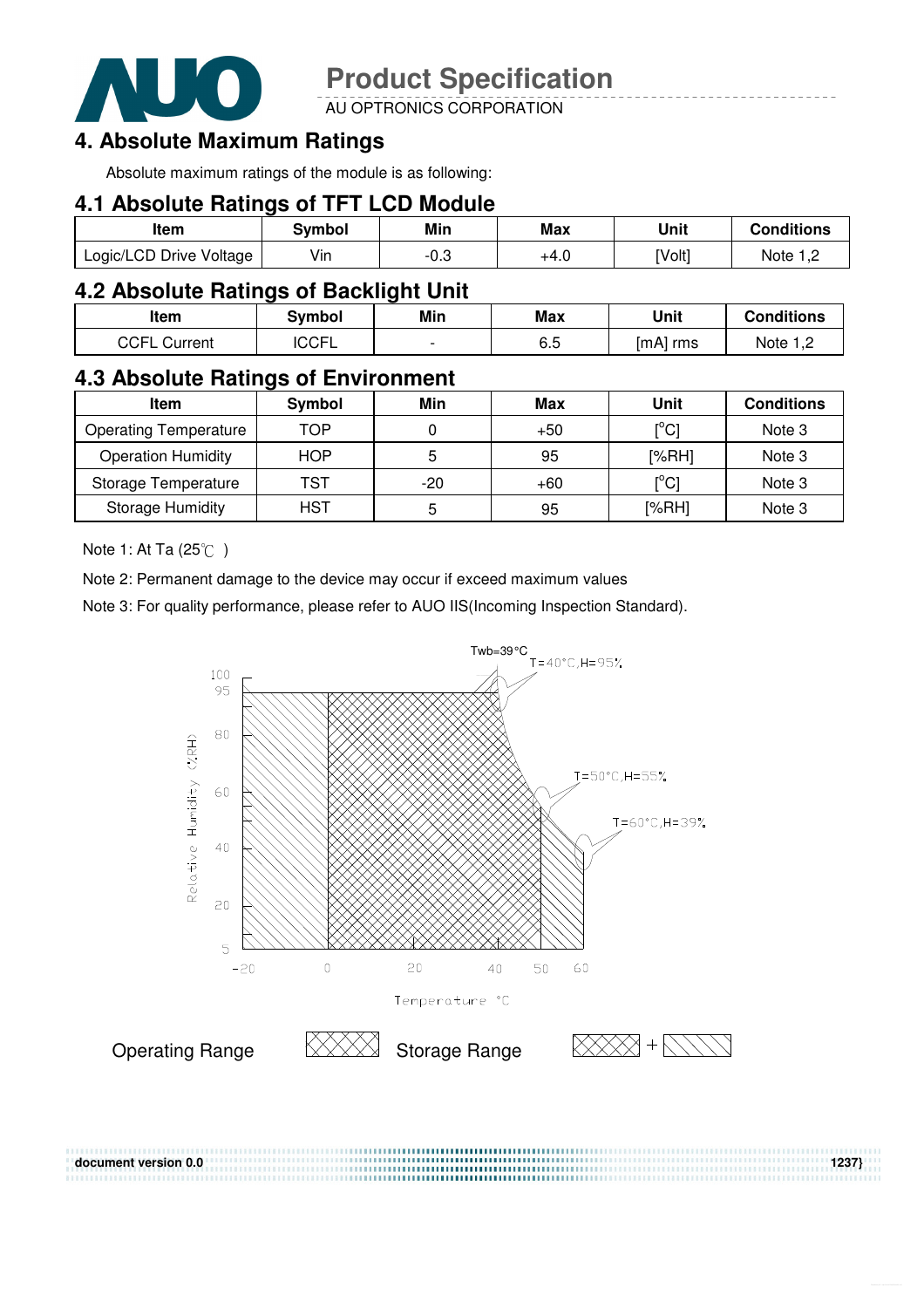

AU OPTRONICS CORPORATION



### **5.1 TFT LCD Module**

#### **5.1.1 Power Specification**

Input power specifications are as follows;

| <b>Symble</b> | <b>Parameter</b>                               | Min | <b>Typ</b> | <b>Max</b> | <b>Units</b>  | <b>Note</b> |
|---------------|------------------------------------------------|-----|------------|------------|---------------|-------------|
| <b>VDD</b>    | Logic/LCD Drive<br>Voltage                     | 3.0 | 3.3        | 3.6        | [Volt]        |             |
| <b>PDD</b>    | <b>VDD Power</b>                               |     |            | 1.6        | [Watt]        | Note 1      |
| <b>IDD</b>    | <b>IDD Current</b>                             |     | 350        | 450        | [mA]          | Note 1      |
| <b>IRush</b>  | <b>Inrush Current</b>                          |     |            | 2000       | [mA]          | Note 2      |
| <b>VDDrp</b>  | Allowable<br>Logic/LCD Drive<br>Ripple Voltage |     |            | 100        | [mV]<br>$p-p$ |             |

Note 1 : Maximum Measurement Condition : Black Patterm

#### Note 2: Measure Condition







| document version 0.0 | 1337} |
|----------------------|-------|
|                      |       |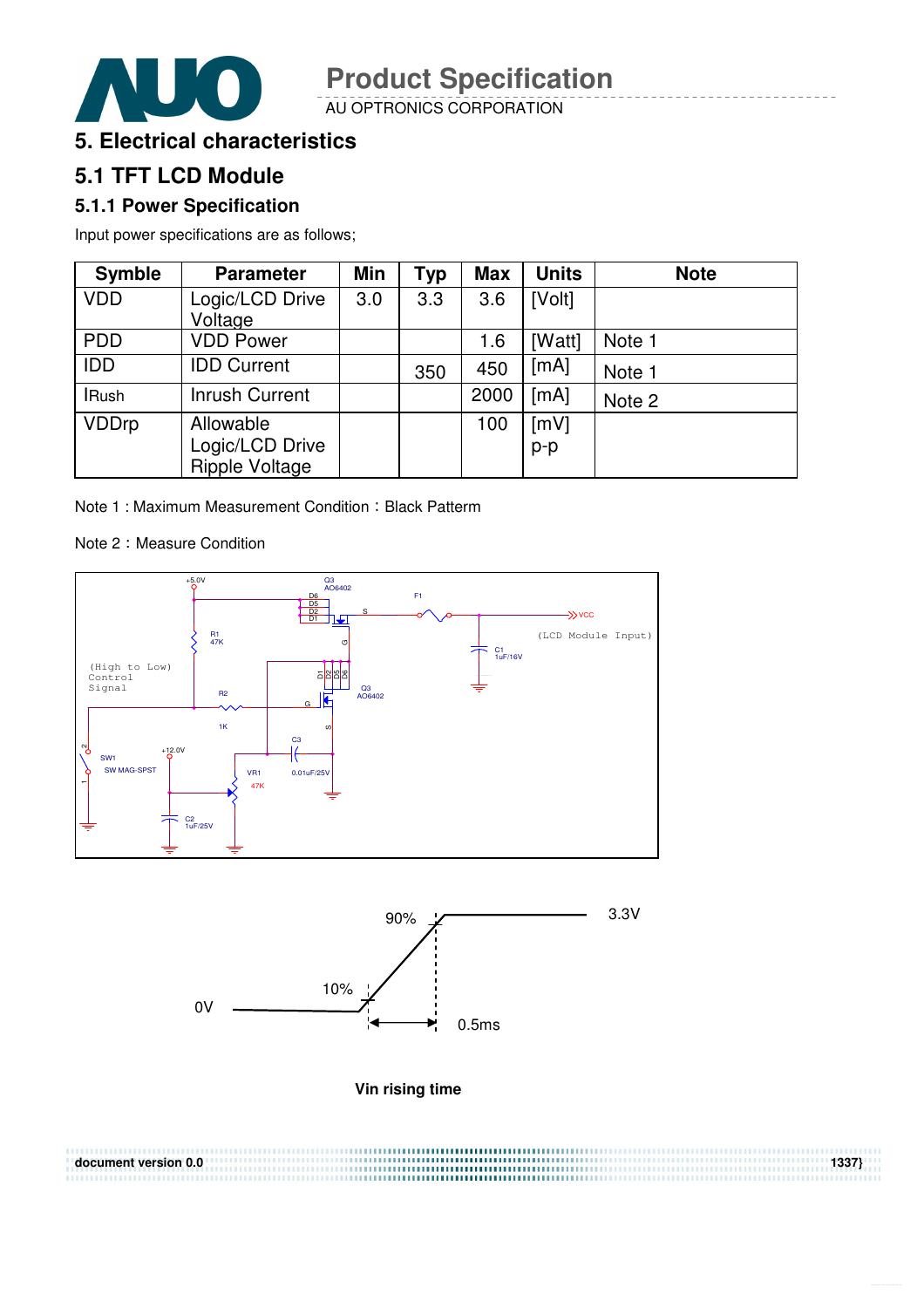

AU OPTRONICS CORPORATION

#### **5.1.2 Signal Electrical Characteristics**

Input signals shall be low or High-impedance state when VDD is off. It is recommended to refer the specifications of THC63LVDF84A(Thine Electronics Inc.) in detail.

Signal electrical characteristics are as follows;

| <b>Parameter</b> | <b>Condition</b>                                 | Min    | <b>Max</b> | <b>Unit</b> |
|------------------|--------------------------------------------------|--------|------------|-------------|
| Vth              | Differential Input High<br>Threshold (Vcm=+1.2V) |        | 100        | [mV]        |
| Vtl              | Differential Input Low<br>Threshold (Vcm=+1.2V)  | $-100$ |            | [mV]        |
| Vcm              | Differential Input<br>Common Mode Voltage        | 1.125  | 1.375      | [V]         |

Note: LVDS Signal Waveform

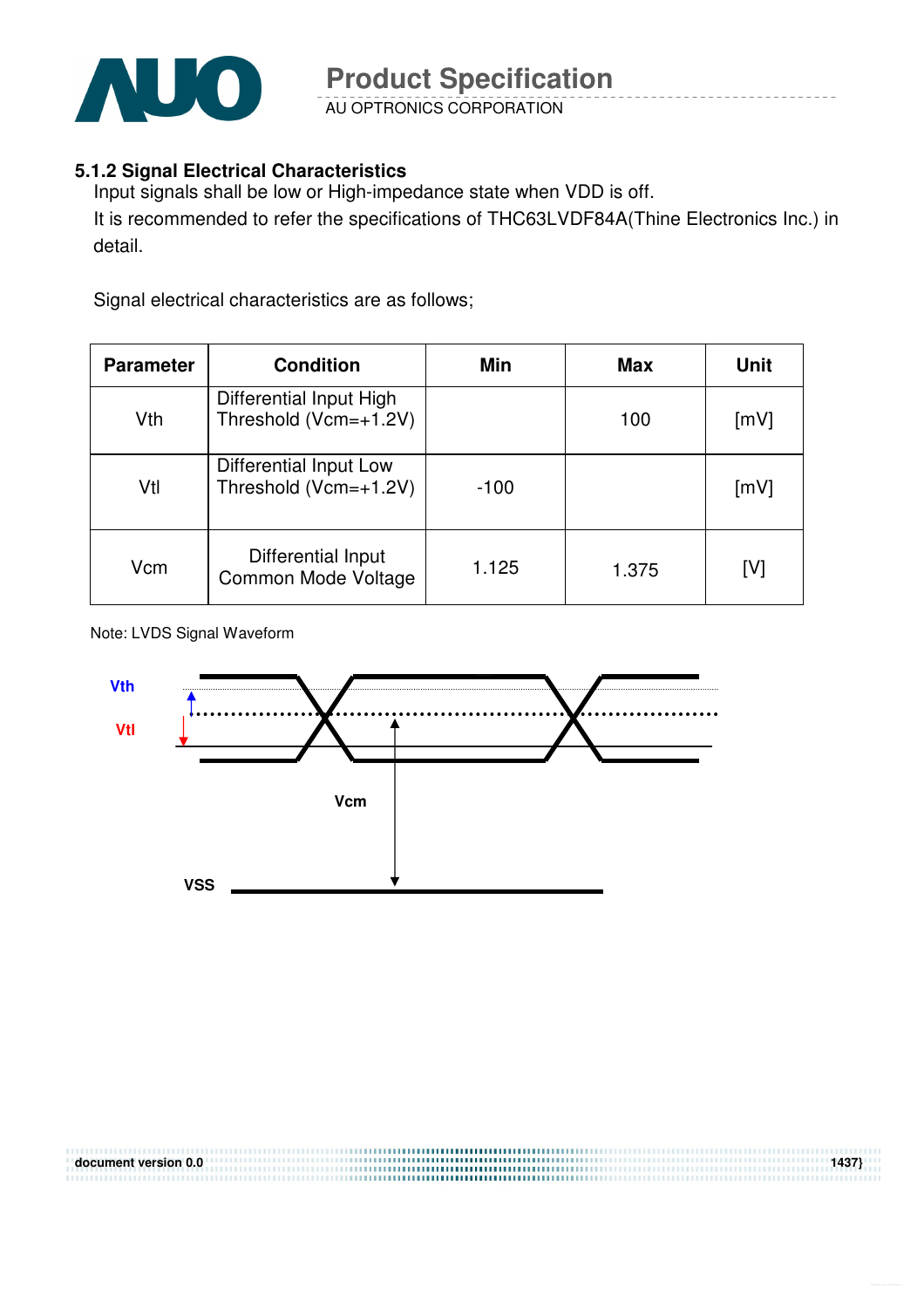

AU OPTRONICS CORPORATION

Parameter guideline for CCFL Inverter

| <b>Parameter</b>                           | Min | <b>Typ</b> | <b>Max</b> | <b>Units</b>           | <b>Condition</b>                 |
|--------------------------------------------|-----|------------|------------|------------------------|----------------------------------|
| <b>White Luminance</b><br>5 points average | 200 | 220        |            | $\lceil cd/m^2 \rceil$ | $(Ta=25^\circ C)$                |
| <b>CCFL current(ICCFL)</b>                 | 2.0 | 6.5        | 7.0        | $[mA]$ rms             | $(Ta=25^{\circ}C)$<br>Note 2     |
| <b>CCFL Frequency (FccFL)</b>              | 40  | 62         | 80         | [KHz]                  | $(Ta=25^{\circ}C)$<br>Note $3,4$ |
| <b>CCFL Ignition Voltage(Vs)</b>           |     |            | 1750       | [Volt] rms             | $(Ta=0^{\circ}C)$<br>Note 5      |
| <b>CCFL Ignition Voltage(Vs)</b>           |     |            | 1500       | [Volt] rms             | $(Ta=25^{\circ}C)$<br>Note 5     |
| <b>CCFL Voltage (Reference)</b><br>(VccFL) | 628 | 700        | 792        | [Volt] rms             | $(Ta=25^{\circ}C)$<br>Note 6     |
| <b>CCFL Power consumption</b><br>(PccFL)   |     | 4.55       | 5.25       | [Watt]                 | $(Ta=25^{\circ}C)$<br>Note 6     |
| CCFL discharge time(sec)                   | 1   |            |            |                        | $(Ta=25^{\circ}$ C)              |
|                                            |     |            |            |                        | Note 1*4                         |

Note 1: Typ are AUO recommended Design Points.

\*1 All of characteristics listed are measured under the condition using the AUO Test inverter.

\*2 In case of using an inverter other than listed, it is recommended to check the inverter carefully. Sometimes, interfering noise stripes appear on the screen, and substandard luminance or flicker at low power may happen. \*3 In designing an inverter, it is suggested to check safety circuit very carefully. Impedance of CCFL, for instance, becomes more than 1 [M ohm] when CFL is damaged.

\*4 Generally, CCFL has some amount of delay time after applying kick-off voltage. It is recommended to keep on applying kick-off voltage for 1 [Sec] until discharge.

\*5 CCFL discharge frequency must be carefully chosen so as not to produce interfering noise stripes on the screen.

\*6 Reducing CCFL current increases CCFL discharge voltage and generally increases CCFL discharge frequency. So all the parameters of an inverter should be carefully designed so as not to produce too much leakage current from high-voltage output of the inverter.

Note 2: It should be employed the inverter which has "Duty Dimming", if ICCFL is less than 4mA.

Note 3: CCFL discharge frequency should be carefully determined to avoid interference between inverter and TFT LCD.

Note 4: The frequency range will not affect to lamp life and reliability characteristics.

**document version 0.0 1537}**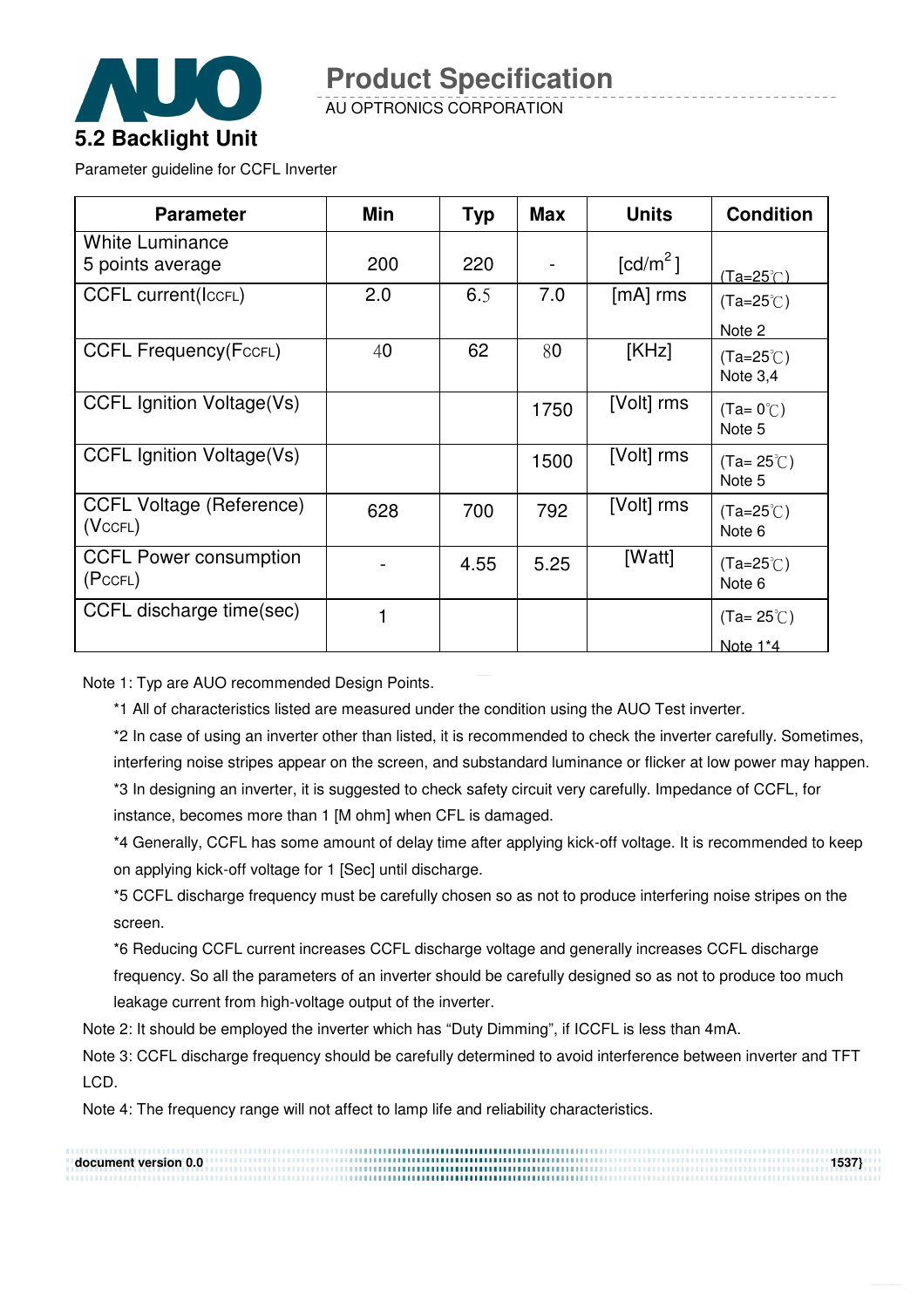

#### AU OPTRONICS CORPORATION

Note 5: CCFL inverter should be able to give out a power that has a generating capacity of over 1,750 voltage.

Lamp units need 1,700 voltage for ignition.

Note 6: Calculator value for reference (ICCFL×VCCFL=PCCFL)

Note 7: Requirements for a system inverter design, which is intended to have a better display performance, a better power efficiency and a more reliable lamp, are following.

It shall help increase the lamp lifetime and reduce leakage current.

a. The asymmetry rate of the inverter waveform should be less than 10%.

b. The distortion rate of the waveform should bewithin  $\sqrt{2} \pm 10\%$ .

\* Inverter output waveform had better be more similar to ideal sine wave.



| document version 0.0 | 1637) |
|----------------------|-------|
|                      |       |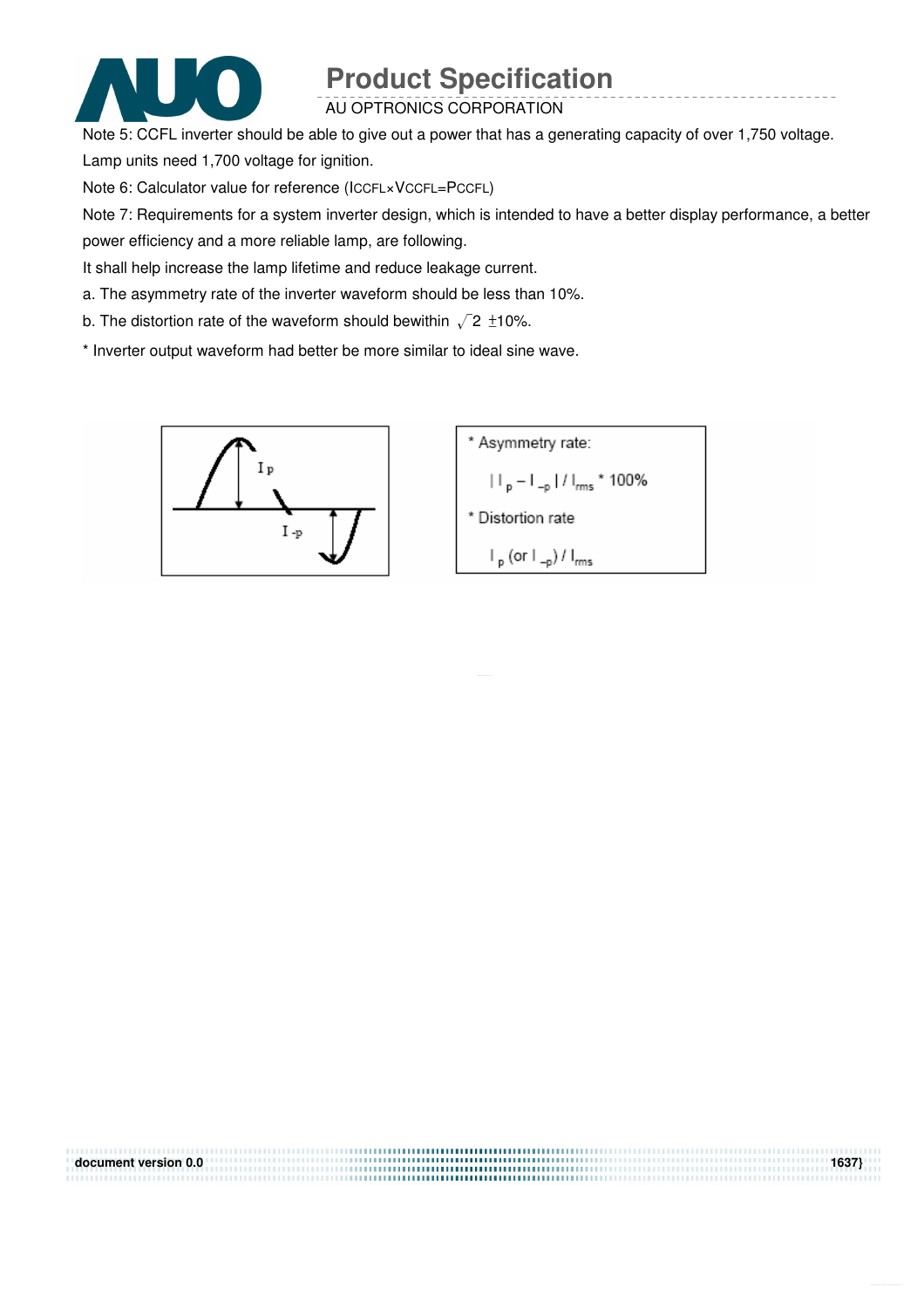

AU OPTRONICS CORPORATION **Product Specification** 

### **5.3 Inverter Characteristic**

Foxconn with MPS

Electrical Characteristics : Vin= 7.5V~21V, Ta=25°C

| No.            | <b>Item</b>                            | <b>Symbol</b>           | <b>Condition</b>                     |                              |                          | Min. Typ. Max.           | <b>Unit</b> |
|----------------|----------------------------------------|-------------------------|--------------------------------------|------------------------------|--------------------------|--------------------------|-------------|
| 1              | Input Voltage                          | INV_SRC                 |                                      | 7.5                          | 14.0                     | 21.0                     | V           |
| $\overline{c}$ | Input Voltage                          | 5VALW                   |                                      | 4.85                         | $\overline{\phantom{a}}$ | 5.20                     | V           |
| 3              | Input Current                          | lin                     | Vin=14.0V, max. output               | $\overline{\phantom{a}}$     | 0.420                    | $\overline{\phantom{a}}$ | A           |
| 4              | Input Power                            | Pin                     | Vin=14.0V, lout=6.5mA                | $\overline{\phantom{0}}$     | $\overline{\phantom{a}}$ | 6.20                     | W           |
| 5              | <b>Backlight</b>                       | ON                      | Enable the inverter                  | 2.0                          | $\overline{\phantom{a}}$ | 5.25                     | $\sf V$     |
|                | ON/OFF Control <sup>(1)</sup>          | <b>OFF</b>              | Disable the inverter                 | $-0.3$                       | $\overline{\phantom{a}}$ | 0.8                      | $\vee$      |
| 6              | <b>SMBus Mode Brightness</b><br>Adjust | SMB_DAT                 | Min. output: 00H<br>Max. output: FFH | 00                           | $\overline{\phantom{a}}$ | FF                       | Hex.        |
|                |                                        | PWM(Hz)                 |                                      | $\overline{\phantom{a}}$     | 10                       | $\overline{\phantom{a}}$ | KHz         |
| $\overline{7}$ | <b>DPST</b> mode                       | (System PWM Voltage     |                                      | 3.135                        | 3.30                     | 3.465                    | V           |
|                | side PWM input)                        | Signal<br>intensity     |                                      | 00                           | $\overline{\phantom{a}}$ | FF                       | Hex         |
| 8              | Output Voltage                         | Vout                    | Max. output                          | $\overline{\phantom{a}}$     | 700                      | $\blacksquare$           | Vrms        |
|                |                                        | lout (Min)              | Ta=25℃, after running 30             | 1.2                          | 1.5                      | 1.8                      | mArms       |
| 9              | <b>Output Current</b>                  | lout (Max)              | min.                                 | 6.3                          | 6.5                      | 6.8                      | mArms       |
| 10             | Frequency                              | Freq                    | Max. output                          | 45                           | 55                       | 65                       | KHz         |
| 11             | <b>Output Power</b>                    | Pout                    | Vin=14.0V, lout(Max)                 | $\qquad \qquad \blacksquare$ | 4.96                     | $\overline{\phantom{a}}$ | W           |
| 12             | <b>Burst Mode Frequency</b>            | $\mathsf{f}_\mathsf{B}$ |                                      | $\overline{\phantom{a}}$     | 200                      | $\overline{\phantom{0}}$ | Hz          |
| 13             | Ambient Light input<br>signal          |                         |                                      | 5                            | $\overline{\phantom{a}}$ | 1000                     | Lux         |
| 14             | Open Lamp Voltage <sup>(2)</sup>       | Vopen                   | No Load                              | 1400                         | $\overline{\phantom{a}}$ | $\overline{\phantom{a}}$ | Vrms        |
| 15             | <b>Striking Time</b>                   | Ts                      | No Load                              | 0.6                          | 1.0                      | 1.4                      | Sec         |
| 16             | Efficiency                             | $\eta$                  | Vin=7.5V, Max. output,<br>Load=100K  | $\overline{\phantom{0}}$     | 80                       | $\overline{\phantom{a}}$ | $\%$        |
| 17             | Start-up time                          |                         |                                      |                              |                          | 0.1                      | Sec         |

**document version 0.0 1737}**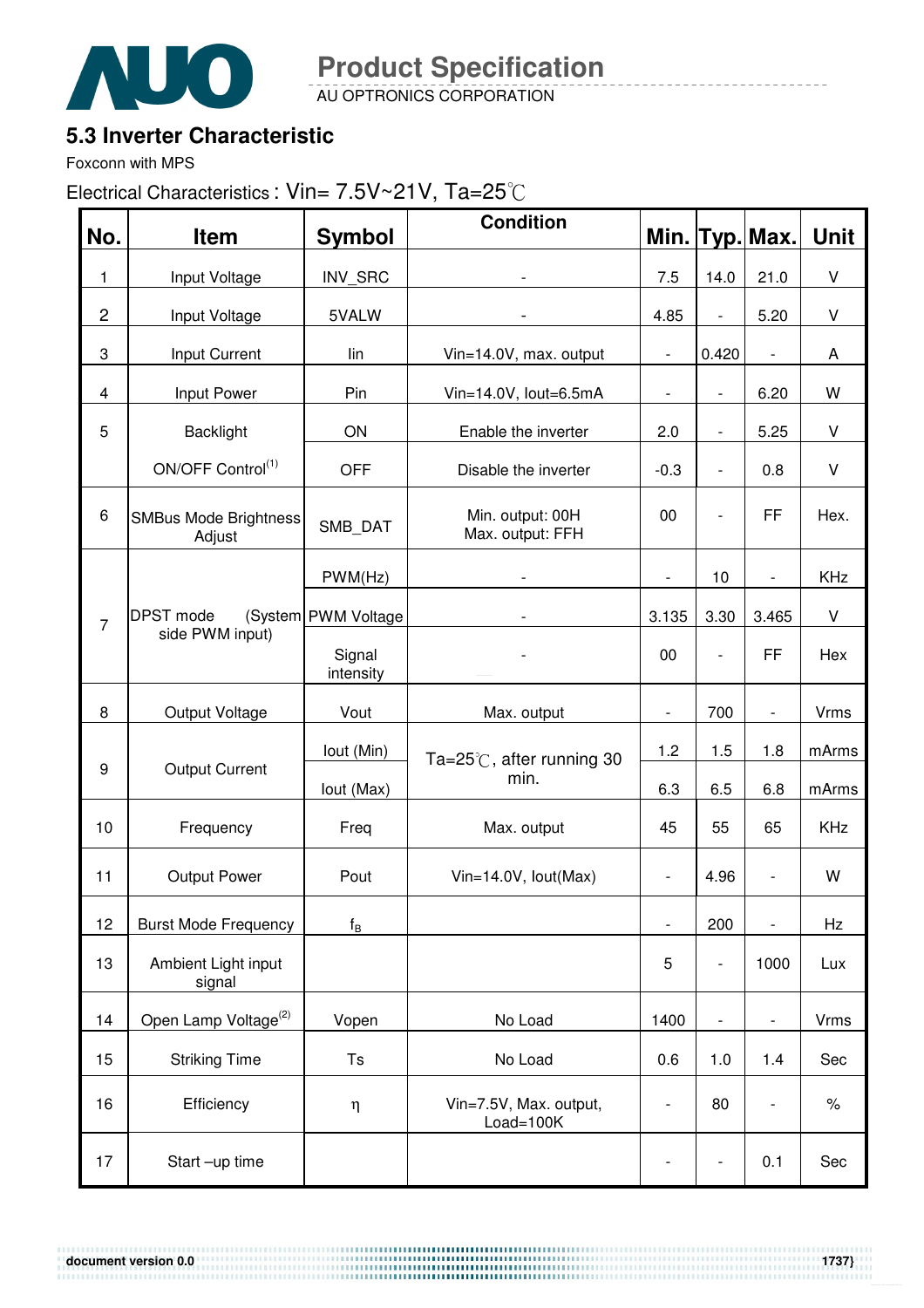

AU OPTRONICS CORPORATION

#### **6. Signal Characteristic**

#### **6.1 Pixel Format Image**

Following figure shows the relationship of the input signals and LCD pixel format.

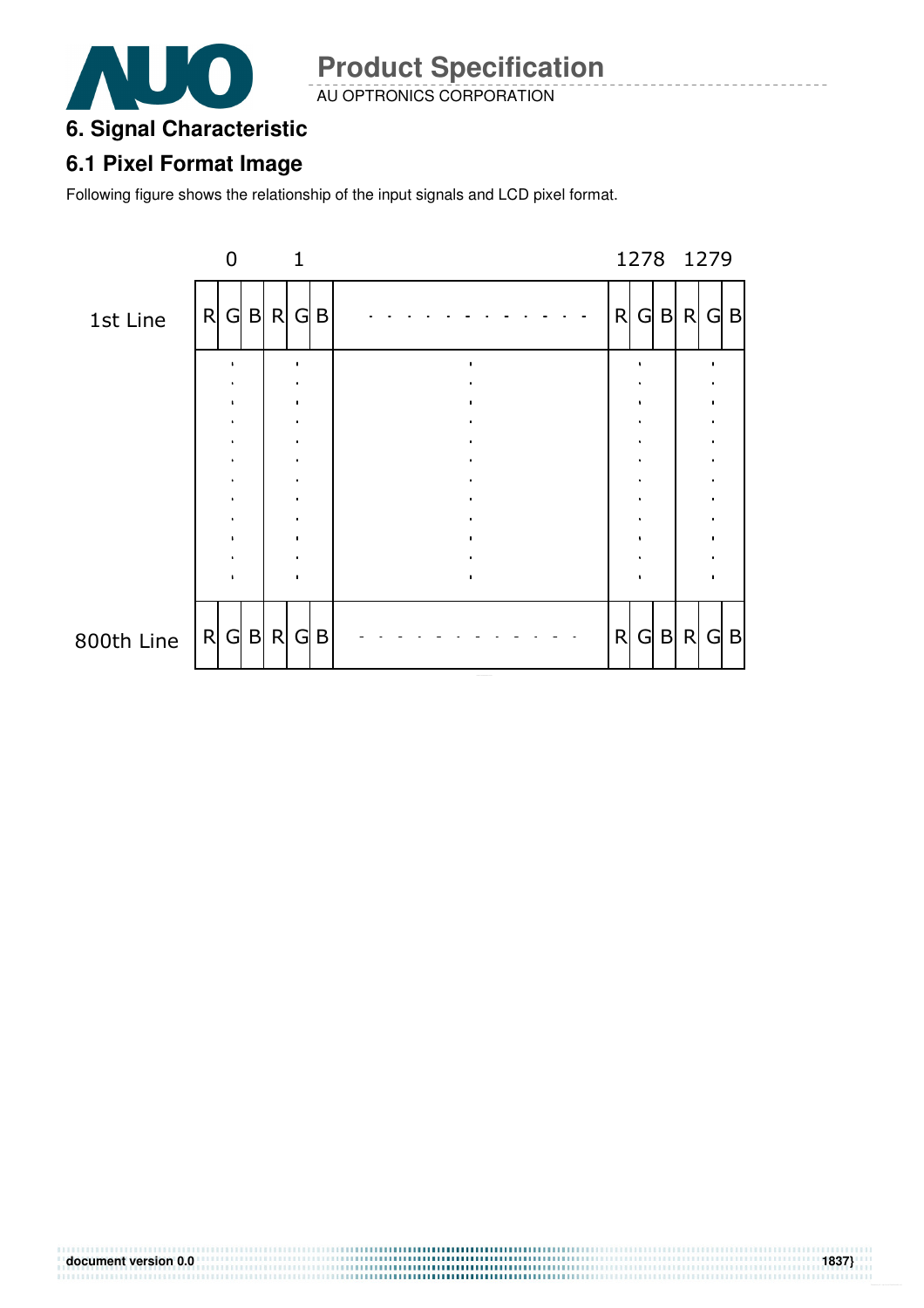

AU OPTRONICS CORPORATION

#### **6.2 The input data format**



| <b>Signal Name</b>               | <b>Description</b>                |                                                                                  |
|----------------------------------|-----------------------------------|----------------------------------------------------------------------------------|
| R <sub>5</sub><br>R <sub>4</sub> | Red Data 5 (MSB)<br>Red Data 4    | Red-pixel Data<br>Each red pixel's brightness data consists of                   |
| R <sub>3</sub>                   | Red Data 3                        | these 6 bits pixel data.                                                         |
| R <sub>2</sub><br>R1             | Red Data 2                        |                                                                                  |
| R <sub>0</sub>                   | Red Data 1<br>Red Data 0 (LSB)    |                                                                                  |
|                                  |                                   |                                                                                  |
|                                  | Red-pixel Data                    |                                                                                  |
| G <sub>5</sub>                   | Green Data 5 (MSB)                | Green-pixel Data                                                                 |
| G <sub>4</sub>                   | Green Data 4                      | Each green pixel's brightness data consists of                                   |
| G <sub>3</sub><br>G <sub>2</sub> | Green Data 3<br>Green Data 2      | these 6 bits pixel data.                                                         |
| G1                               | Green Data 1                      |                                                                                  |
| G <sub>0</sub>                   | Green Data 0 (LSB)                |                                                                                  |
|                                  |                                   |                                                                                  |
|                                  | Green-pixel Data                  |                                                                                  |
| <b>B5</b>                        | Blue Data 5 (MSB)                 | <b>Blue-pixel Data</b>                                                           |
| <b>B4</b><br>B <sub>3</sub>      | Blue Data 4<br><b>Blue Data 3</b> | Each blue pixel's brightness data consists of<br>these 6 bits pixel data.        |
| <b>B2</b>                        | Blue Data 2                       |                                                                                  |
| <b>B1</b>                        | <b>Blue Data 1</b>                |                                                                                  |
| B <sub>0</sub>                   | Blue Data 0 (LSB)                 |                                                                                  |
|                                  |                                   |                                                                                  |
|                                  | <b>Blue-pixel Data</b>            |                                                                                  |
| <b>RxCLKIN</b>                   | Data Clock                        | The typical frequency is 68.9 MHZ The signal                                     |
|                                  |                                   | is used to strobe the pixel data and DE signals.                                 |
|                                  |                                   | All pixel data shall be valid at the falling edge<br>when the DE signal is high. |
| <b>DE</b>                        | <b>Display Timing</b>             | This signal is strobed at the falling edge of                                    |
|                                  |                                   | RxCLKIN. When the signal is high, the pixel                                      |
|                                  |                                   | data shall be valid to be displayed.                                             |
| <b>VS</b>                        | <b>Vertical Sync</b>              | The signal is synchronized to RxCLKIN.                                           |
| <b>HS</b>                        | <b>Horizontal Sync</b>            | The signal is synchronized to RxCLKIN.                                           |

Note: Output signals from any system shall be low or High-impedance state when VDD is off.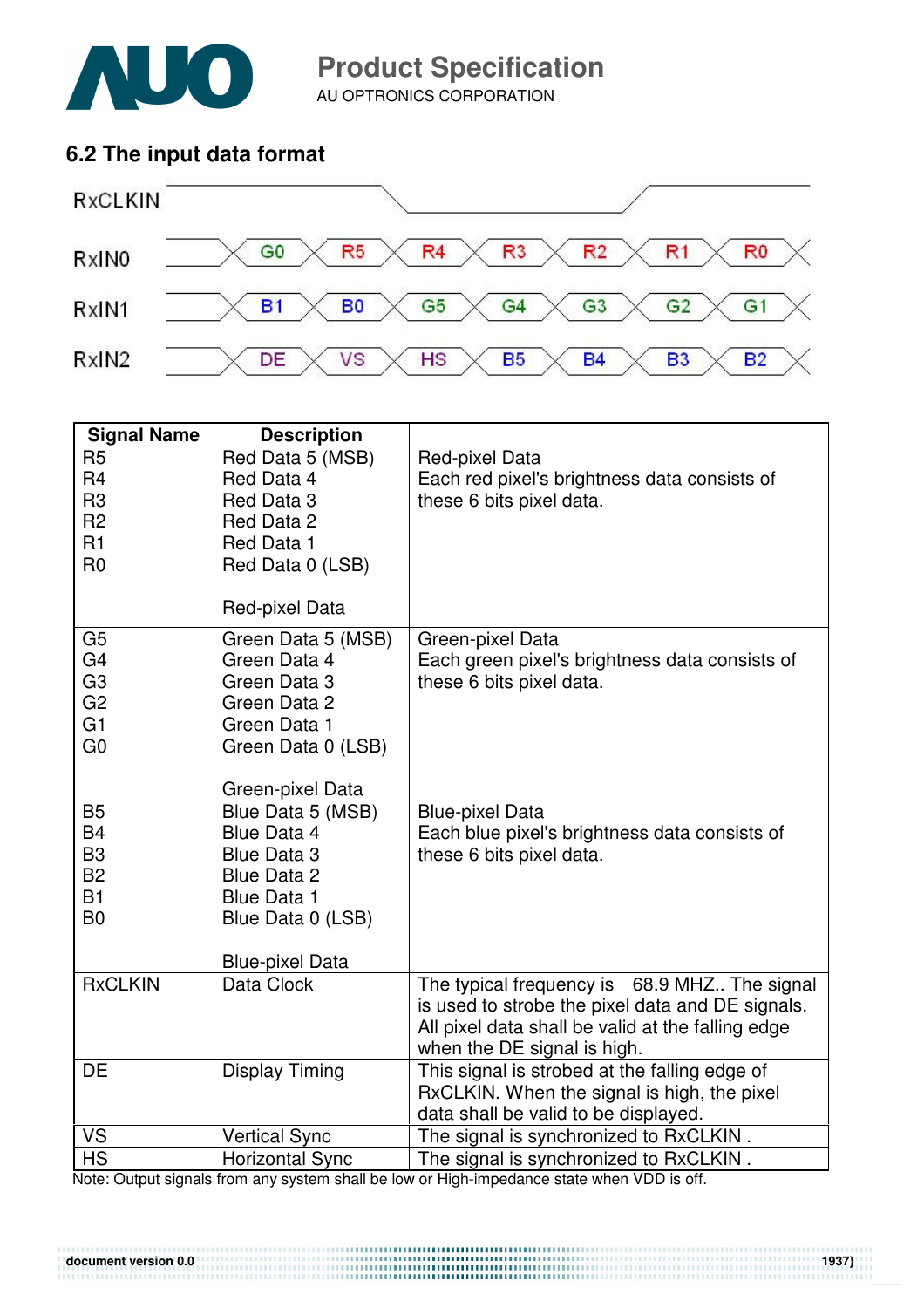

AU OPTRONICS CORPORATION

### **6.3 Signal Description/Pin Assignment**

|  | LVDS is a differential signal technology for LCD interface and high speed data transfer device. |
|--|-------------------------------------------------------------------------------------------------|
|  |                                                                                                 |

| PIN#           | <b>Signal Name</b> | <b>Description</b>                              |
|----------------|--------------------|-------------------------------------------------|
| 1              | <b>GND</b>         | Ground                                          |
| $\overline{c}$ | <b>VDD</b>         | +3.3V Power Supply                              |
| 3              | <b>VDD</b>         | +3.3V Power Supply                              |
| 4              | <b>VEDID</b>       | +3.3V EDID Power                                |
| 5              | <b>NC</b>          | No Connection (Reserve for AUO test)            |
| 6              | <b>CLKEDID</b>     | <b>EDID Clock Input</b>                         |
| 7              | <b>DATAEDID</b>    | <b>EDID Data Input</b>                          |
| 8              | RxIN0-             | LVDS differential data input(R0-R5, G0)         |
| 9              | RxIN0+             | LVDS differential data input(R0-R5, G0)         |
| 10             | <b>GND</b>         | Ground                                          |
| 11             | RxIN1-             | LVDS differential data input(G1-G5, B0-B1)      |
| 12             | $RxIN1+$           | LVDS differential data input(G1-G5, B0-B1)      |
| 13             | <b>GND</b>         | Ground                                          |
| 14             | RxIN2-             | LVDS differential data input(B2-B5, HS, VS, DE) |
| 15             | RxIN2+             | LVDS differential data input(B2-B5, HS, VS, DE) |
| 16             | <b>GND</b>         | Ground                                          |
| 17             | RxCLKIN-           | LVDS differential clock input                   |
| 18             | RxCLKIN+           | LVDS differential clock input                   |
| 19             | <b>GND</b>         | Ground                                          |
| 20             | <b>GND</b>         | Ground                                          |
| 21             | <b>NC</b>          | No Connection (Reserve for AUO test)            |
| 22             | <b>NC</b>          | No Connection (Reserve for AUO test)            |
| 23             | <b>NC</b>          | No Connection (Reserve for AUO test)            |
| 24             | <b>NC</b>          | No Connection (Reserve for AUO test)            |
| 25             | <b>NC</b>          | No Connection (Reserve for AUO test)            |
| 26             | <b>NC</b>          | No Connection (Reserve for AUO test)            |
| 27             | <b>NC</b>          | No Connection (Reserve for AUO test)            |
| 28             | <b>NC</b>          | No Connection (Reserve for AUO test)            |
| 29             | <b>NC</b>          | No Connection (Reserve for AUO test)            |
| 30             | <b>NC</b>          | No Connection (Reserve for AUO test)            |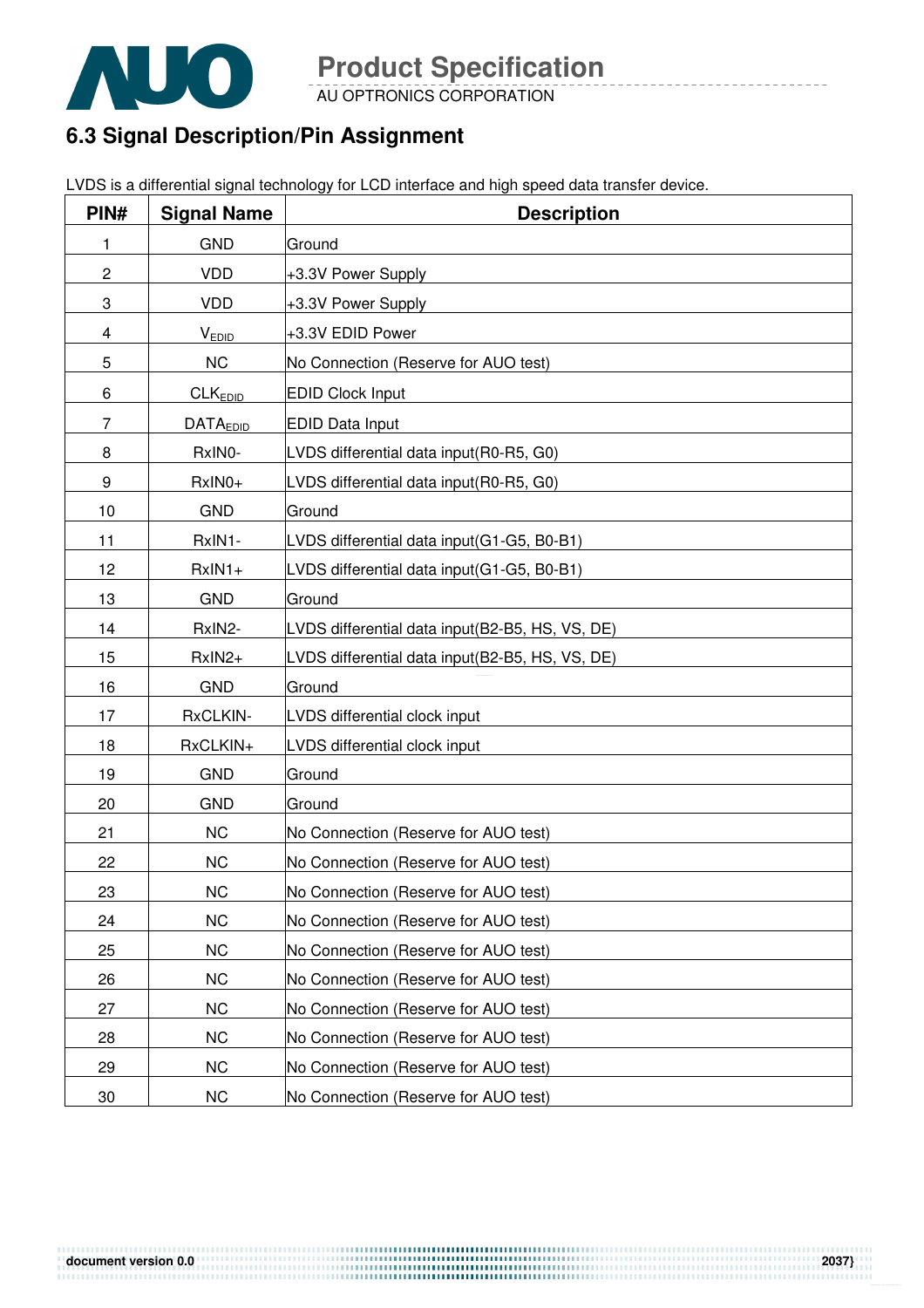

Note1: Start from right side



Note2: Input signals shall be low or High-impedance state when VDD is off.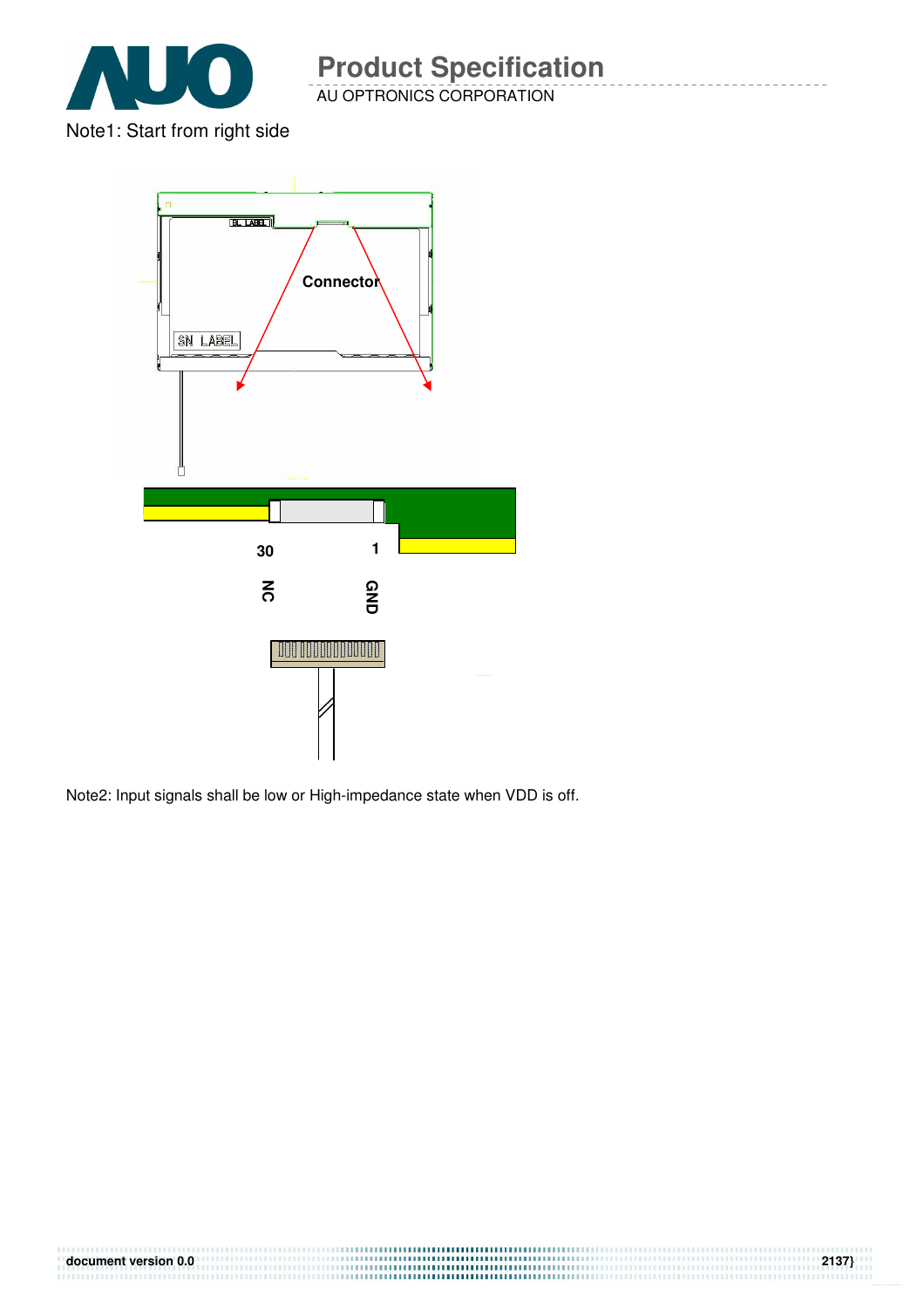

AU OPTRONICS CORPORATION

internal circuit of LVDS inputs are as following.

The module uses a 100ohm resistor between positive and negative data lines of each receiver input

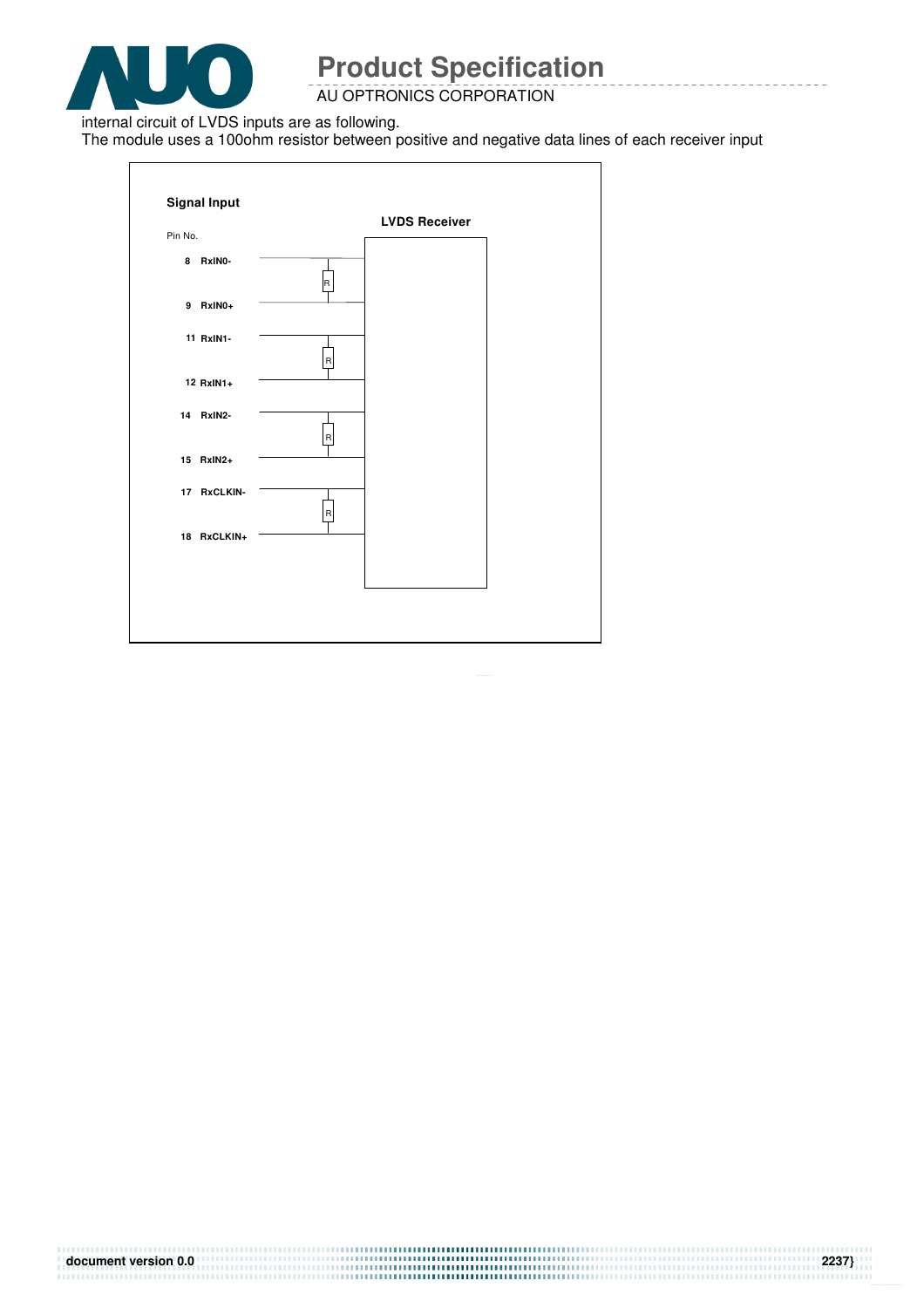

AU OPTRONICS CORPORATION **Product Specification** 

### **6.4 Interface Timing**

#### **6.4.1 Timing Characteristics**

Basically, interface timings should match the 1280x800 /60Hz manufacturing guide line timing.

| <b>Parameter</b>  |                 | Symbol                     | Min.                         | Typ. | Max.                     | Unit             |
|-------------------|-----------------|----------------------------|------------------------------|------|--------------------------|------------------|
| <b>Frame Rate</b> |                 | -                          | 50                           | 60   | $\overline{\phantom{a}}$ | Hz               |
|                   | Clock frequency | $1/\top_{Clock}$           | 50                           | 68.9 | 80                       | <b>MHz</b>       |
|                   | Period          | ${\sf T}_{\sf V}$          | 803                          | 816  | 1023                     |                  |
| Vertical          | Active          | T <sub>VD</sub>            | 800                          | 800  | 800                      | $T_{Line}$       |
| Section           | <b>Blanking</b> | $T_{VB}$                   | 3                            | 16   | 223                      |                  |
|                   | Period          | Tн                         | 1303                         | 1408 | 2047                     |                  |
| Horizontal        | Active          | $\mathsf{T}_{\mathsf{HD}}$ | $\qquad \qquad \blacksquare$ | 1280 | $\overline{\phantom{a}}$ | $T_{\sf{Clock}}$ |
| Section           | <b>Blanking</b> | Т <sub>нв</sub>            | 23                           | 128  | 767                      |                  |

Note : DE mode only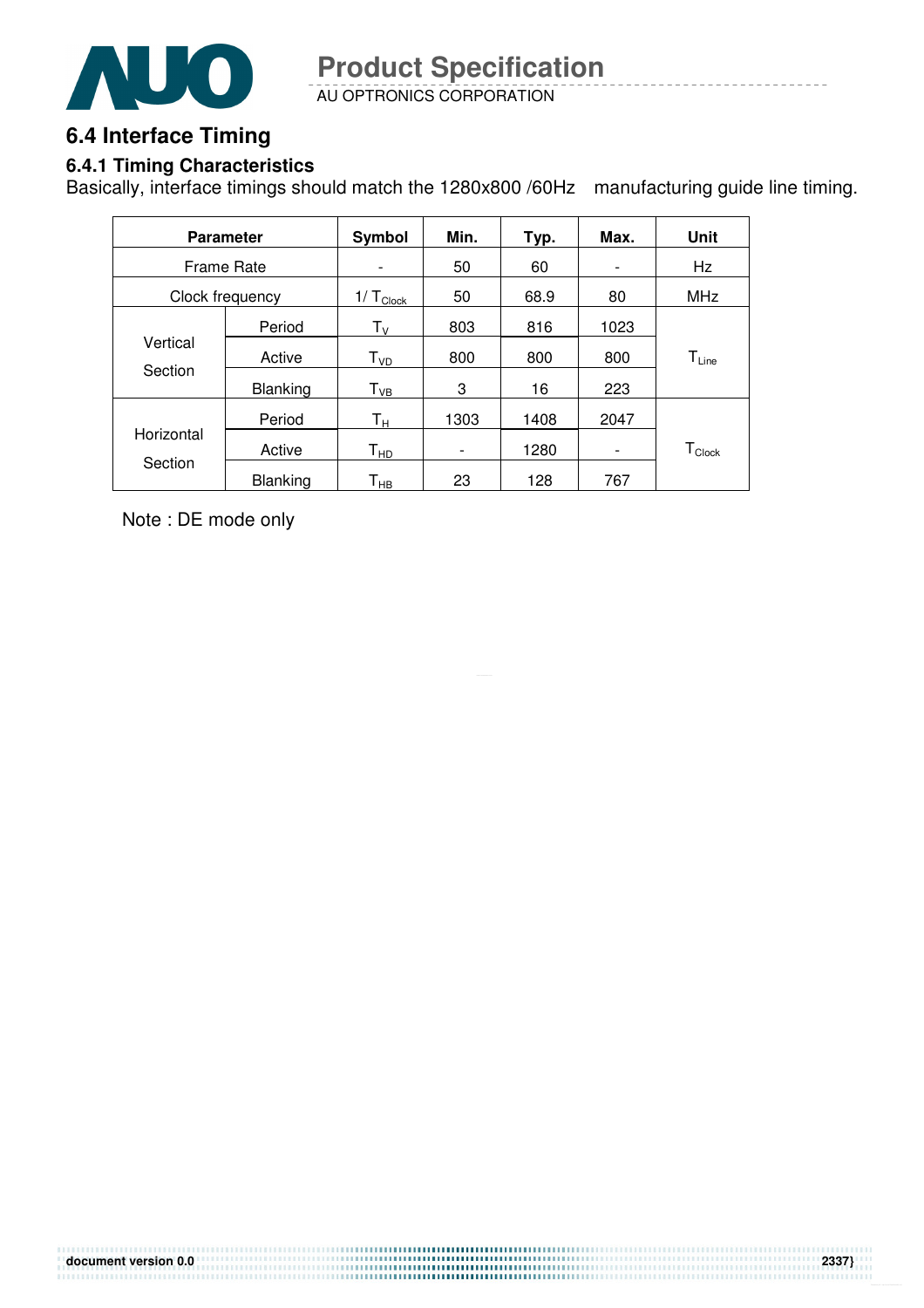

AU OPTRONICS CORPORATION **Product Specification** 

#### **6.4.2 Timing diagram**

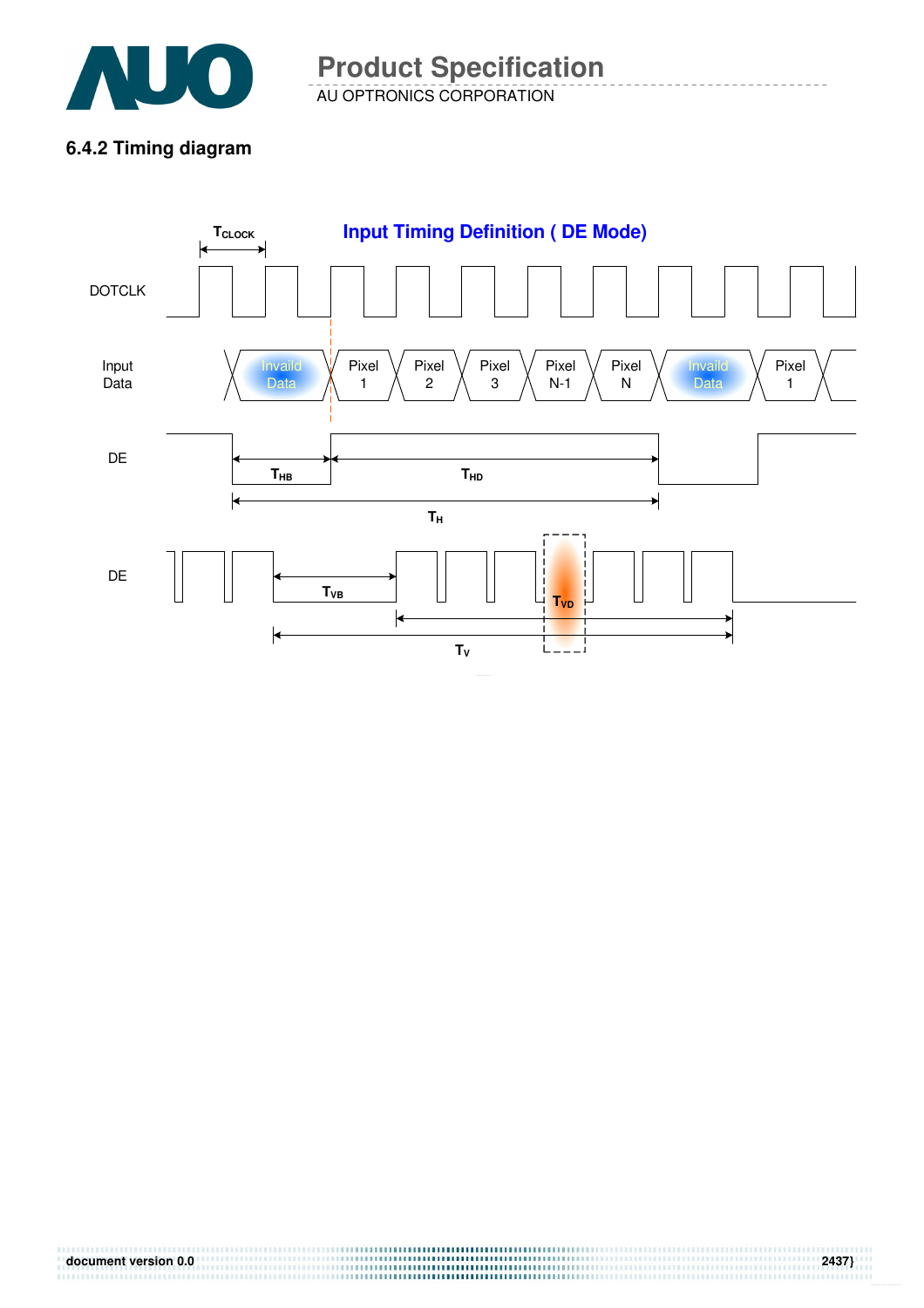

#### **6.5 Power ON/OFF Sequence**

VDD power and lamp on/off sequence is as follows. Interface signals are also shown in the chart. Signals from any system shall be Hi-Z state or low level when VDD is off.



#### **Power Sequence Timing**

| <b>Parameter</b> | Min. | Typ. | Max. | <b>Units</b> |
|------------------|------|------|------|--------------|
| T1               | 0.5  |      | 10   | (ms)         |
| T <sub>2</sub>   | 0    |      | 50   | (ms)         |
| T <sub>3</sub>   | 0    |      | 50   | (ms)         |
| T <sub>4</sub>   | 400  |      | -    | (ms)         |
| T <sub>5</sub>   | 200  |      |      | (ms)         |
| T <sub>6</sub>   | 200  |      |      | (ms)         |
| Т7               | 0    |      | 10   | (ms)         |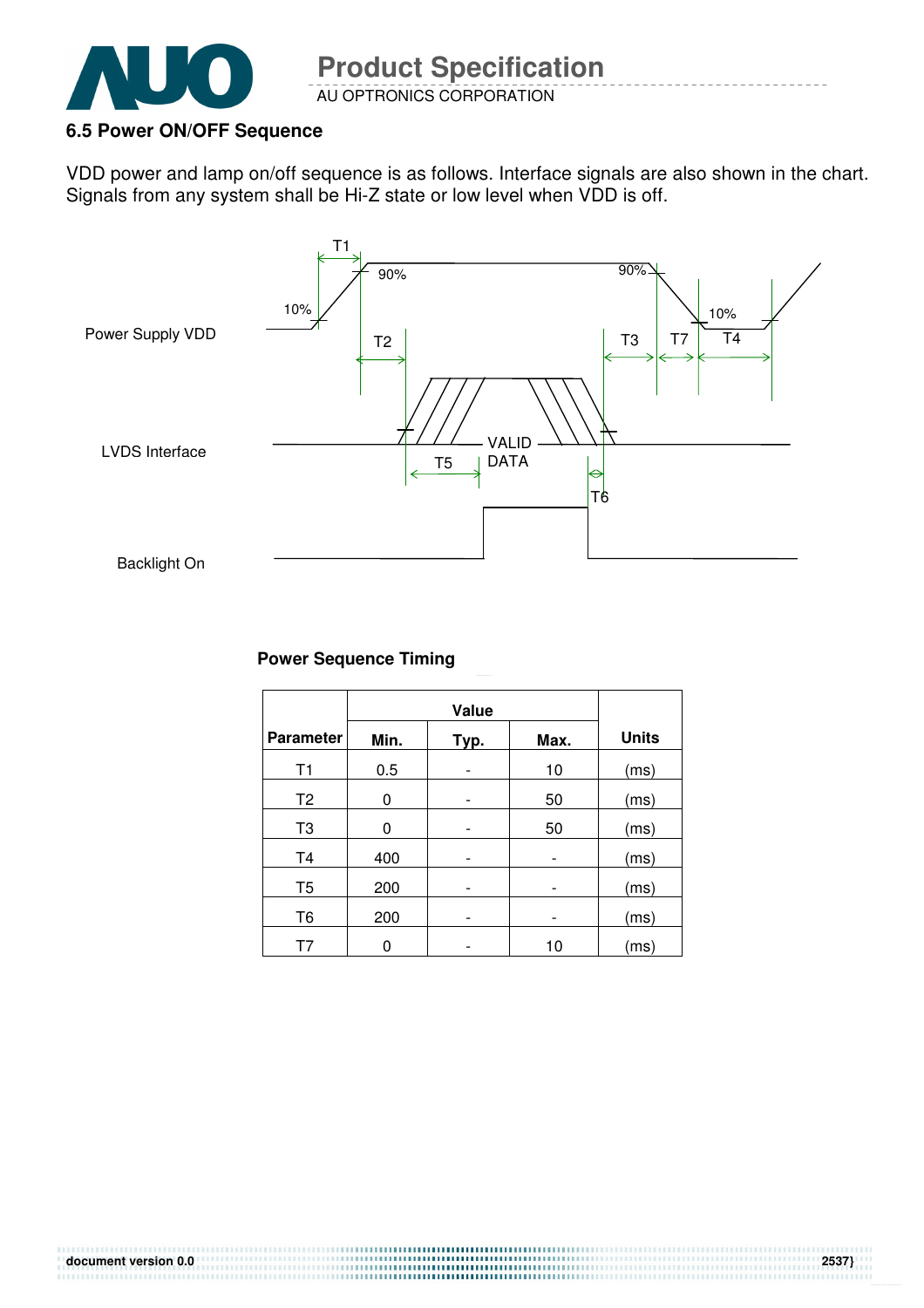

### **7. Connector Description**

Physical interface is described as for the connector on module.

These connectors are capable of accommodating the following signals and will be following components.

#### **7.1 TFT LCD Module**

| <b>Connector Name / Designation</b> | <b>For Signal Connector</b>  |
|-------------------------------------|------------------------------|
| Manufacturer                        | JAE or compatible            |
| Type / Part Number                  | FI-XB30SL-HF10 or compatible |
| <b>Mating Housing/Part Number</b>   | FI-X30H or compatible        |

#### **7.2 Backlight Unit**

Physical interface is described as for the connector on module.

These connectors are capable of accommodating the following signals and will be following components.

> ,,,,,,,,,,,,,,,,,,,,,,,,,,,,,,,,,,

| <b>Connector Name / Designation</b> | <b>For Lamp Connector</b> |
|-------------------------------------|---------------------------|
| Manufacturer                        | <b>JST</b>                |
| Type / Part Number                  | <b>BHSR-02VS-1</b>        |
| Mating Type / Part Number           | SM02B-BHSS-1-TB           |

#### **7.3 Signal for Lamp connector**

| Pin # | Cable color | <b>Signal Name</b> |
|-------|-------------|--------------------|
|       | Red         | Lamp High Voltage  |
|       | White       | Lamp Low Voltage   |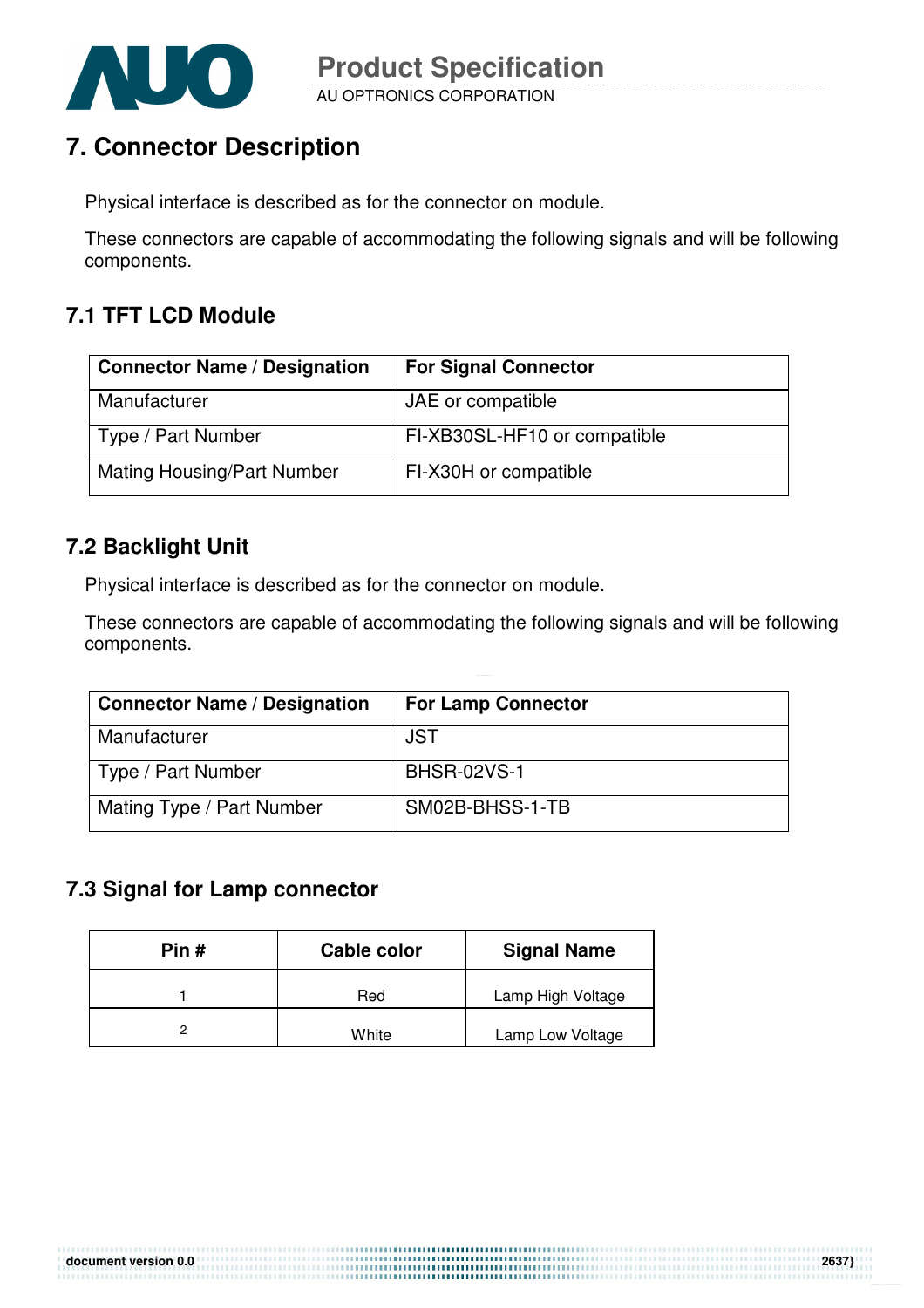

AU OPTRONICS CORPORATION **Product Specification** 

### **8. Vibration and Shock Test**

#### **8.1 Vibration Test**

#### **Test Spec:**

- **•** Test method: Non-Operation
- Acceleration: 1.3G
- Frequency: 10 500Hz Random
- Sweep: 30 Minutes each Axis (X, Y, Z)

### **8.2 Shock Test Spec:**

#### **Test Spec:**

- **•** Test method: Non-Operation
- Acceleration: 220 G , Half sine wave
- Active time: 2 ms
- Pulse: X, Y, Z .one time for each side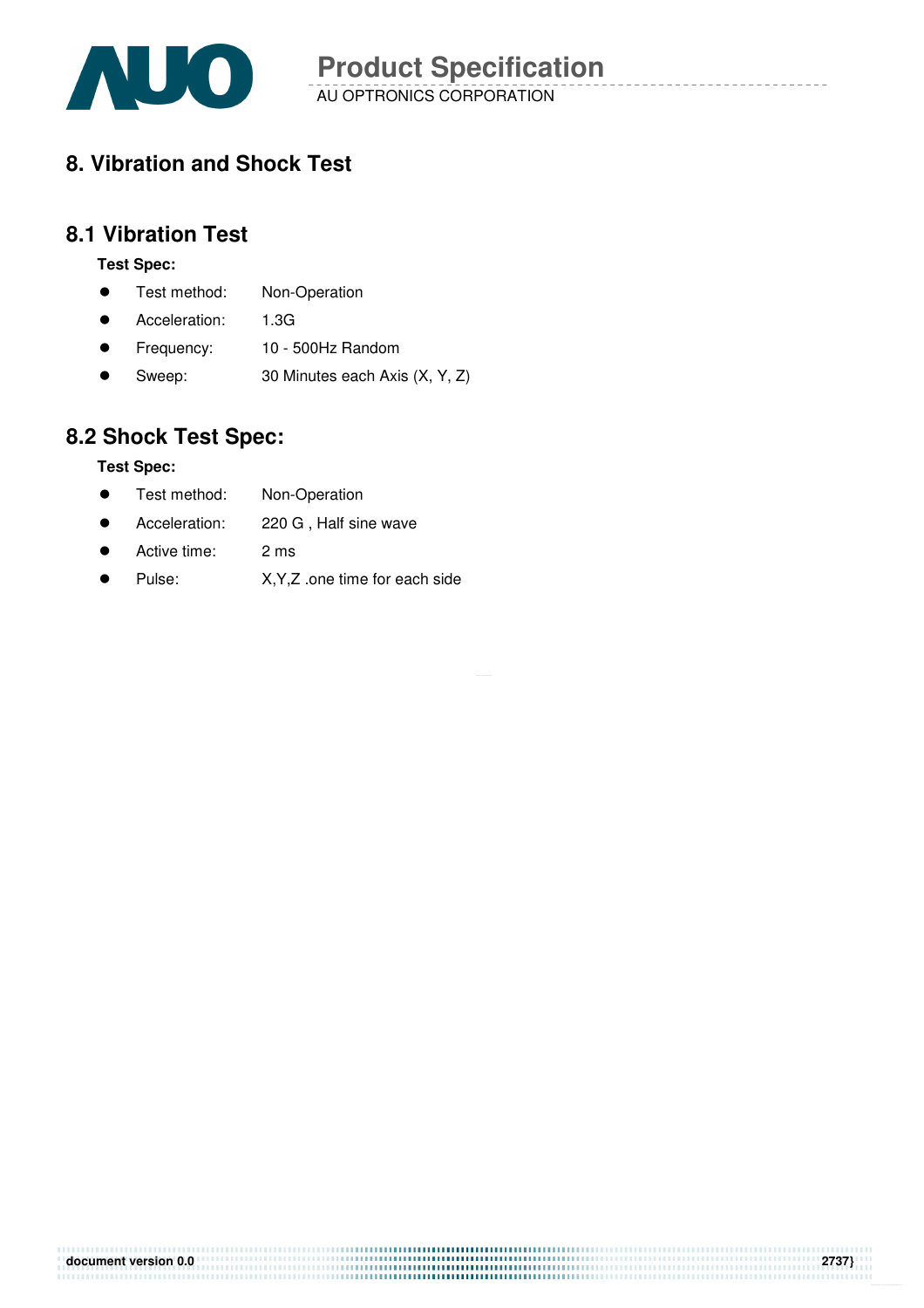

AU OPTRONICS CORPORATION **Product Specification** 

### **9. Reliability**

| <b>Items</b>                             | <b>Required Condition</b>                                                                                    | <b>Note</b> |
|------------------------------------------|--------------------------------------------------------------------------------------------------------------|-------------|
| Temperature<br><b>Humidity Bias</b>      | 40℃/90%,300Hr                                                                                                |             |
| <b>High Temperature</b><br>Operation     | 50°C/Dry,300Hr                                                                                               |             |
| Low Temperature<br>Operation             | $0^{\circ}$ C,300Hr                                                                                          |             |
| On/Off Test                              | 25℃,150hrs(ON/10 sec. OFF/10sec., 10,000 cycles)                                                             |             |
| <b>Hot Storage</b>                       | 60℃/35% RH ,250 hours                                                                                        |             |
| Cold Storage                             | -20℃/50% RH ,250 hours                                                                                       |             |
|                                          | Thermal Shock Test  -20℃/30 min ,60℃/30 min 100cycles                                                        |             |
| <b>Hot Start Test</b>                    | $50^{\circ}$ C/1 Hr min. power on/off per 5 minutes, 5 times                                                 |             |
| <b>Cold Start Test</b>                   | 0°C/1 Hr min. power on/off per 5 minutes, 5 times                                                            |             |
| <b>Shock Test</b><br>(Non-Operating)     | 220G, 2ms, Half-sine wave                                                                                    |             |
| <b>Vibration Test</b><br>(Non-Operating) | Random vibration, 1.3 G zero-to-peak, 10 to 500 Hz,<br>30 mins in each of three mutually perpendicular axes. |             |
| <b>ESD</b>                               | Contact: $±8KV/$ operation<br>Air :<br>±15KV / operation                                                     | Note 1      |
| Room temperature<br>Test                 | $25^{\circ}$ C, 2000 hours, Operating with loop pattern                                                      |             |

Note1: According to EN61000-4-2 , ESD class B: Some performance degradation allowed. No data lost

. Self-recoverable. No hardware failures.

Note2: CCFL Life time: 10,000 hours minimum under normal module usage.

Note3: MTBF (Excluding the CCFL): 30,000 hours with a confidence level 90%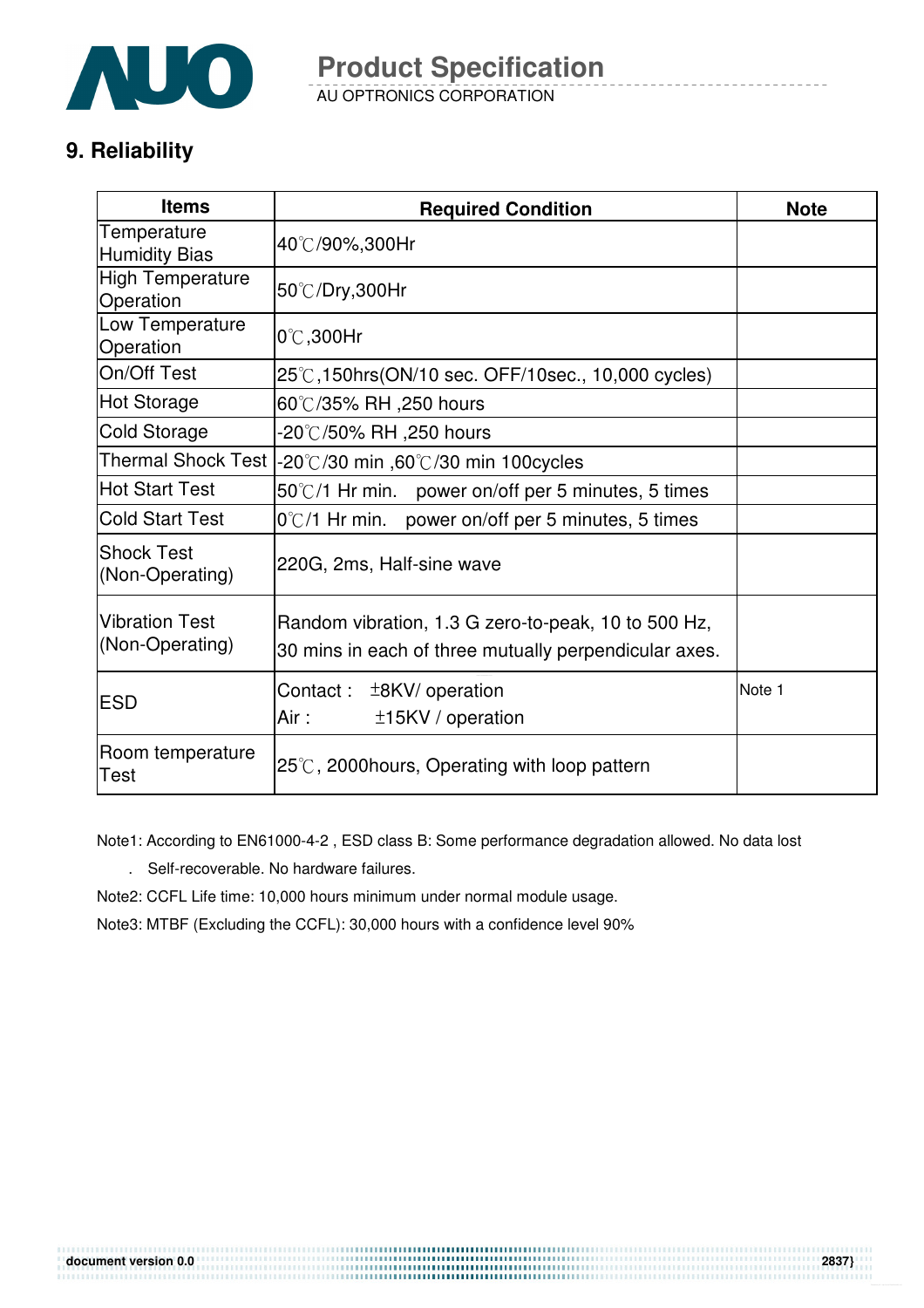# **10. Mechanical Characteristics**

### **10.1 LCM Outline Dimension**



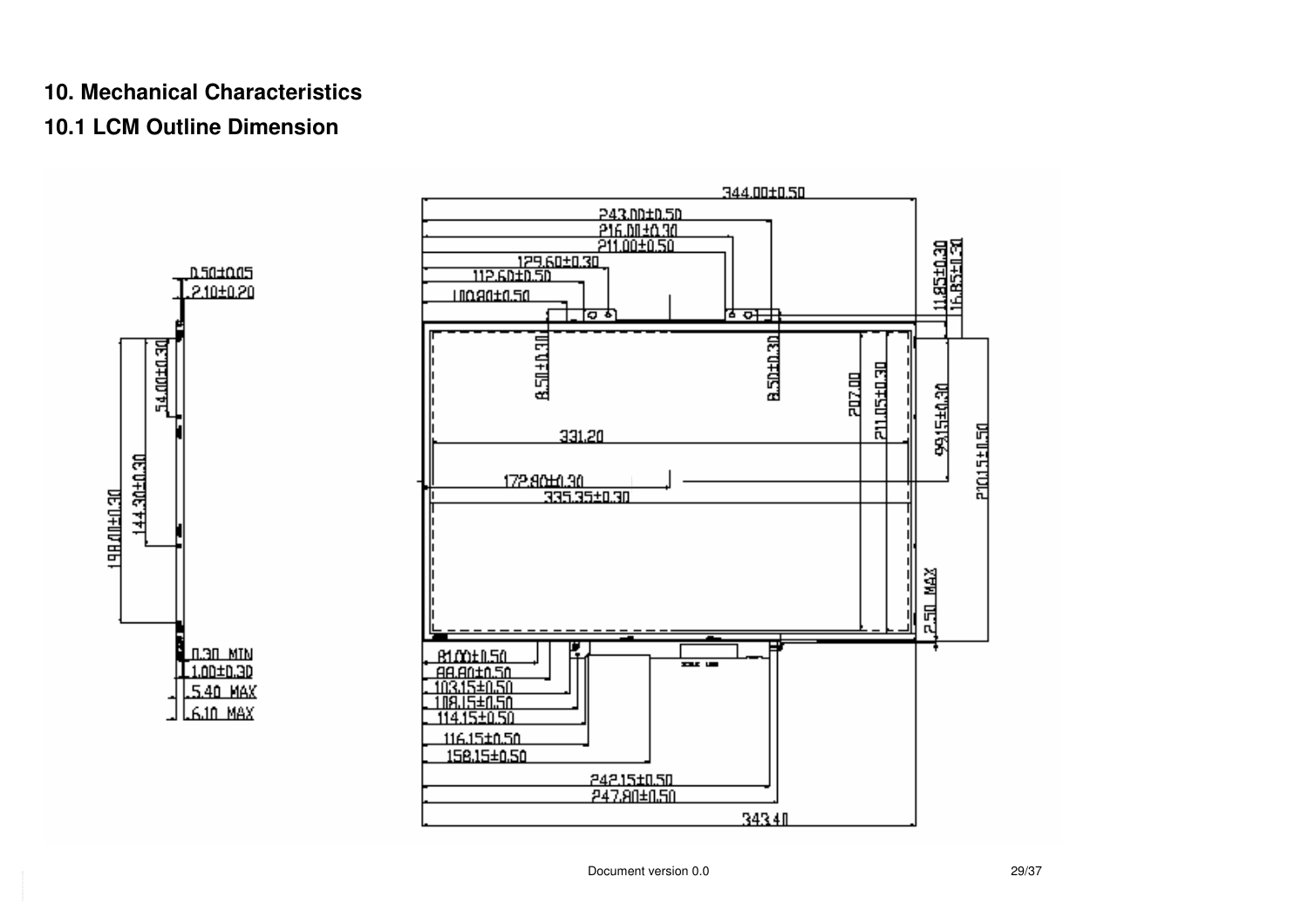



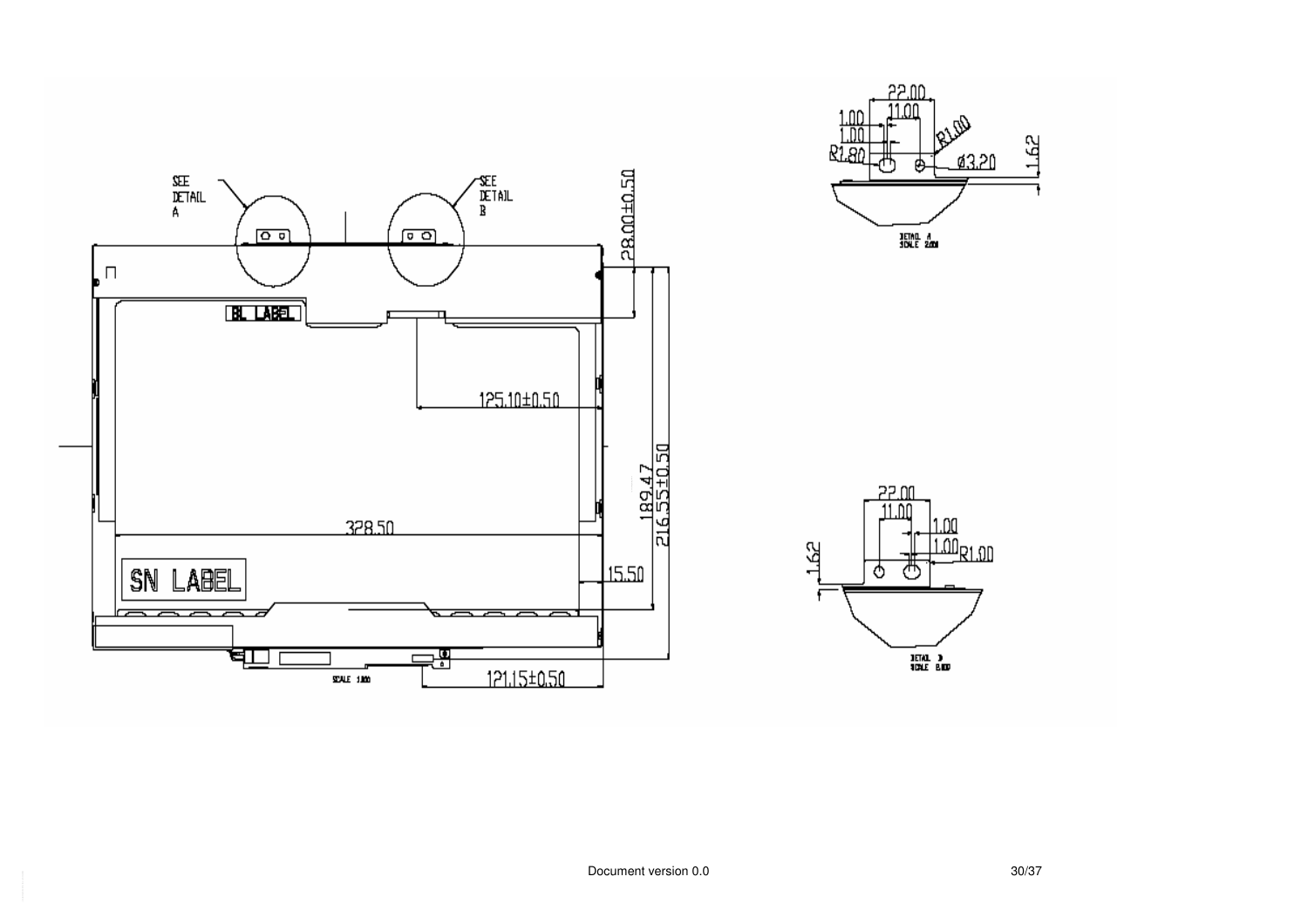### **10.2 Screw Hole Depth and Center Position**

Screw hole minimum depth, from side surface =2.3 mm (See drawing)

Screw hole center location, from front surface =  $3.7 \pm 0.2$ mm (See drawing) Screw Torque: Maximum 2.5 kgf-cm

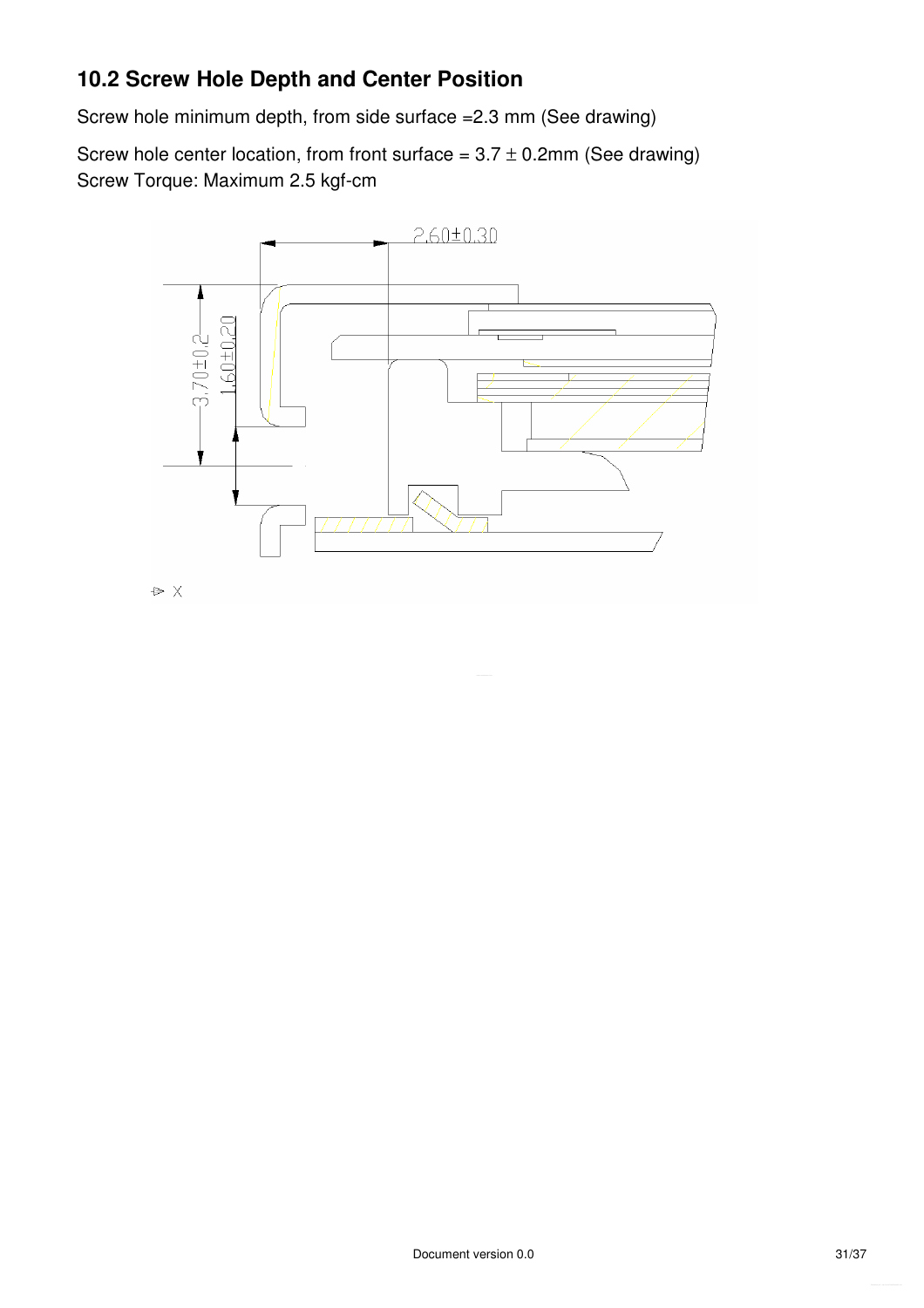### **11. Shipping and Package**

### **11.1 Shipping Label Format**



| <b>IC Combination</b>                                            | <b>Control Code</b> | H/W |
|------------------------------------------------------------------|---------------------|-----|
| <b>Source Novatek</b><br>Gate IC: Novatek<br>2. Foxconn with MPS | 3AXXG               | ЗΑ  |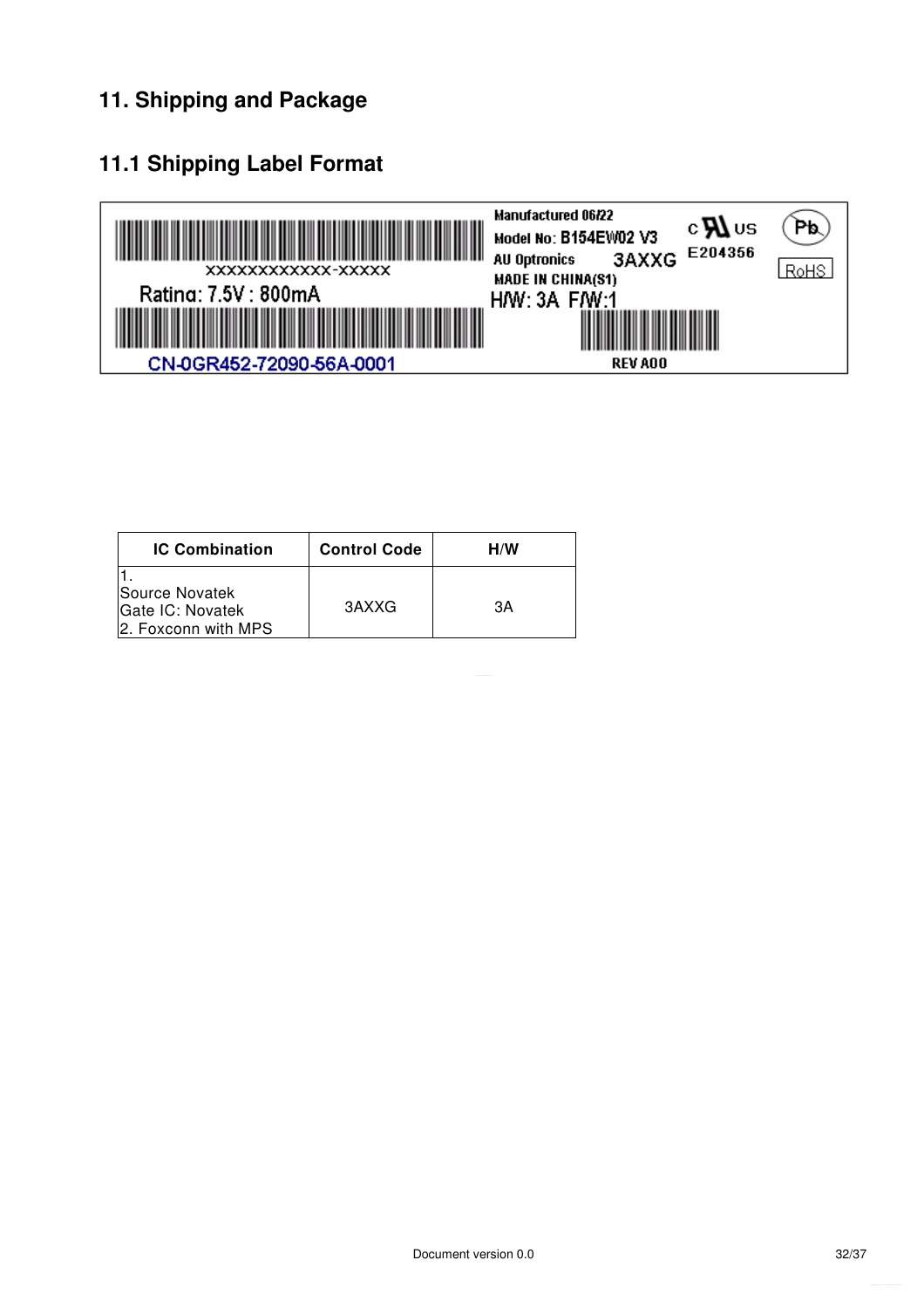### **11.2. Carton package**

The outside dimension of carton is 455 (L)mm x 380 (W)mm x 355 (H)mm



**11.3 Shipping package of palletizing sequence** 



Note: Limit of box palletizing = Max 3 layers(ship and stock conditions)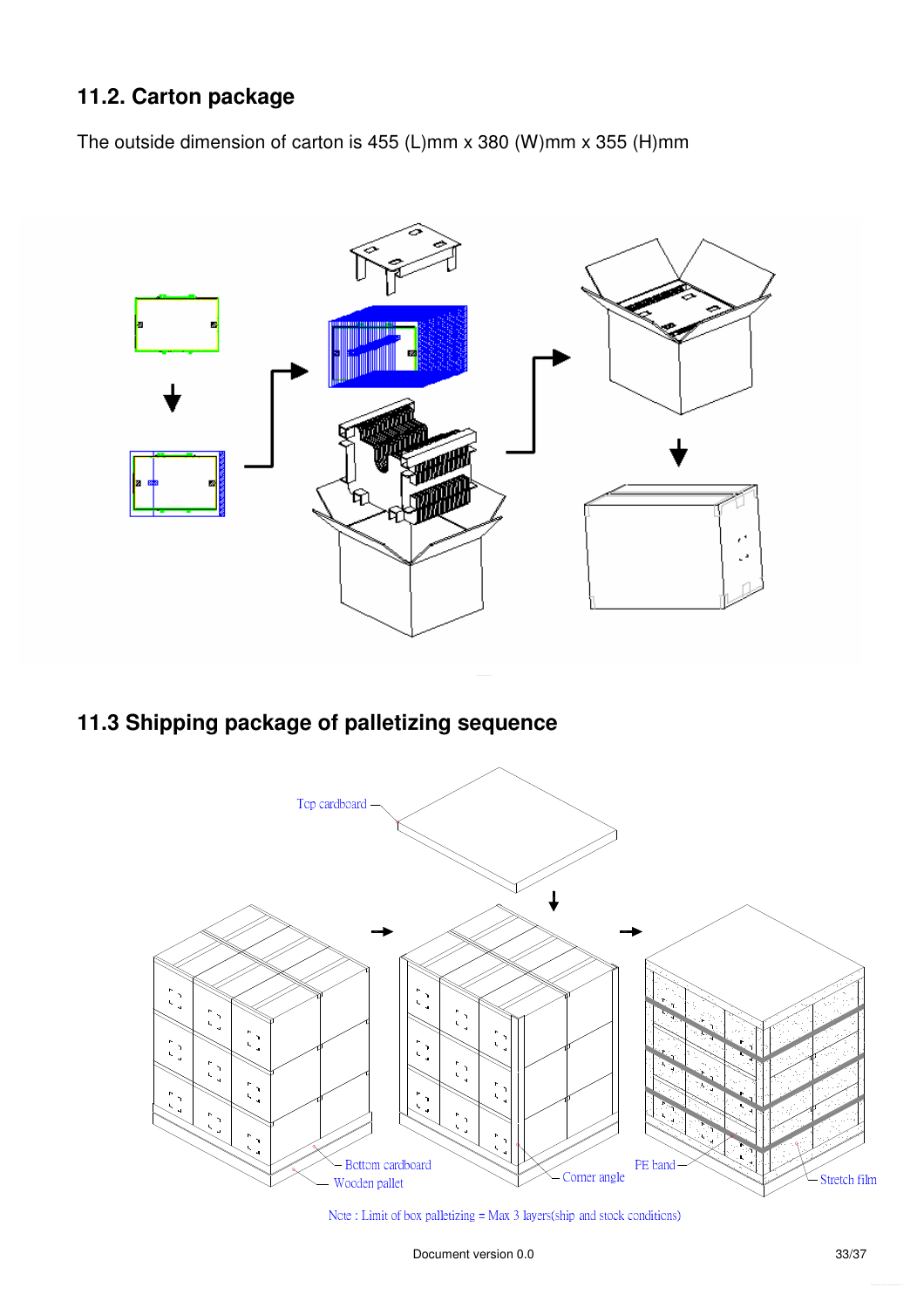### **12. Appendix: EDID description**

| (DEC)<br>(hex)<br>(hex)<br>(binary)<br>00000000<br>0<br>Header<br>00<br>0<br>FF<br>$\mathbf{1}$<br>Header<br>11111111<br>255<br>$\overline{c}$<br>FF<br>11111111<br>Header<br>255<br>Header<br>3<br>FF<br>Header<br>11111111<br>255<br>$\overline{\mathbf{4}}$<br>FF<br>Header<br>11111111<br>255<br>5<br>Header<br>FF<br>11111111<br>255<br>6<br>FF<br>Header<br>11111111<br>255<br>$\overline{7}$<br>Header<br>00000000<br>$\pmb{0}$<br>00<br>EISA manufacture code = 3 Character ID<br>00000110<br>6<br>8<br>06<br>9<br>EISA manufacture code (Compressed ASCII)<br><b>AF</b><br>10101111<br>175<br>0A<br>Panel Supplier Reserved - Product Code<br>01110100<br>116<br>74<br>0 <sub>B</sub><br>Panel Supplier Reserved - Product Code<br>23<br>00100011<br>35<br>("0" if<br>LCD module Serial No - Preferred but Optional<br>0C<br>not used)<br>00<br>00000000<br>0<br>Vendor / Product<br>EDID Version<br>LCD module Serial No - Preferred but Optional<br>("0" if<br>0 <sub>D</sub><br>00<br>$\pmb{0}$<br>not used)<br>00000000<br>("0" if<br>LCD module Serial No - Preferred but Optional<br>0E<br>00<br>00000000<br>0<br>not used)<br>LCD module Serial No - Preferred but Optional<br>("0" if<br>0F<br>not used)<br>00<br>00000000<br>$\pmb{0}$<br>$\mathbf{1}$<br>10<br>Week of manufacture<br>01<br>00000001<br>Year of manufacture<br>00010000<br>16<br>11<br>10<br>12<br>EDID structure version $# = 1$<br>01<br>00000001<br>$\mathbf{1}$<br>3<br>13<br>EDID revision $# = 3$<br>00000011<br>03<br>14<br>10000000<br>128<br>Video I/P definition = Digital I/P (80h)<br>80<br>Max H image size $=$ (Rounded to cm)<br>00100001<br>33<br>15<br>21<br>Parameters<br><b>Display</b><br>16<br>00010101<br>Max V image size = $(Rounded to cm)$<br>21<br>15<br>Display gamma = $(gamma \times 100) - 100 =$<br>Example:<br>$(2.2 \times 100) - 100 = 120$<br>120<br>17<br>78<br>01111000<br>Feature support (no DPMS, Active off, RGB, timing<br>0A<br>00001010<br>18<br>BLK 1)<br>10<br>19<br>Red/Green Low bit (RxRy/GxGy)<br>1C<br>00011100<br>28<br>1A<br>Blue/White Low bit (BxBy/WxWy)<br>F <sub>5</sub><br>11110101<br>245<br>1B<br>Red X<br>97<br>10010111<br>151<br>Panel Color<br>Coordinates<br>1 <sup>C</sup><br>01011000<br>Red Y<br>58<br>88<br>1D<br>Green X<br>50<br>01010000<br>80<br>1E<br>Green Y<br>8E<br>10001110<br>142<br>1F<br><b>Blue X</b><br>27<br>00100111<br>39<br><b>Blue Y</b><br>00100111<br>20<br>27<br>39<br>White X<br>01010000<br>21<br>50<br>80<br>22<br>White Y<br>54<br>01010100<br>84<br>Establish<br>Timings<br>23<br><b>Established timings 1</b><br>00000000<br>(00h if not used)<br>00<br>$\mathbf 0$<br>င္ၿ<br>24<br>Established timings 2<br>(00h if not used)<br>$\pmb{0}$<br>00<br>00000000<br>Manufacturer's timings<br>(00h if not used)<br>00000000<br>25<br>00<br>$\mathbf 0$<br>Timing ID<br>Standard<br>Standard timing ID1<br>(01h if not used)<br>00000001<br>26<br>01<br>1<br>Standard timing ID1<br>27<br>(01h if not used)<br>01<br>00000001<br>1<br>Standard timing ID2<br>00000001<br>28<br>(01h if not used)<br>01<br>1 | <b>Byte</b> | <b>Field Name and Comments</b> | Value | <b>Value</b> | <b>Value</b> |
|-----------------------------------------------------------------------------------------------------------------------------------------------------------------------------------------------------------------------------------------------------------------------------------------------------------------------------------------------------------------------------------------------------------------------------------------------------------------------------------------------------------------------------------------------------------------------------------------------------------------------------------------------------------------------------------------------------------------------------------------------------------------------------------------------------------------------------------------------------------------------------------------------------------------------------------------------------------------------------------------------------------------------------------------------------------------------------------------------------------------------------------------------------------------------------------------------------------------------------------------------------------------------------------------------------------------------------------------------------------------------------------------------------------------------------------------------------------------------------------------------------------------------------------------------------------------------------------------------------------------------------------------------------------------------------------------------------------------------------------------------------------------------------------------------------------------------------------------------------------------------------------------------------------------------------------------------------------------------------------------------------------------------------------------------------------------------------------------------------------------------------------------------------------------------------------------------------------------------------------------------------------------------------------------------------------------------------------------------------------------------------------------------------------------------------------------------------------------------------------------------------------------------------------------------------------------------------------------------------------------------------------------------------------------------------------------------------------------------------------------------------------------------------------------------------------------------------------------------------------------------------------------------------------------------------------------------------------------------------------------------------------------------------------------------------------------------------------------------|-------------|--------------------------------|-------|--------------|--------------|
|                                                                                                                                                                                                                                                                                                                                                                                                                                                                                                                                                                                                                                                                                                                                                                                                                                                                                                                                                                                                                                                                                                                                                                                                                                                                                                                                                                                                                                                                                                                                                                                                                                                                                                                                                                                                                                                                                                                                                                                                                                                                                                                                                                                                                                                                                                                                                                                                                                                                                                                                                                                                                                                                                                                                                                                                                                                                                                                                                                                                                                                                                               |             |                                |       |              |              |
|                                                                                                                                                                                                                                                                                                                                                                                                                                                                                                                                                                                                                                                                                                                                                                                                                                                                                                                                                                                                                                                                                                                                                                                                                                                                                                                                                                                                                                                                                                                                                                                                                                                                                                                                                                                                                                                                                                                                                                                                                                                                                                                                                                                                                                                                                                                                                                                                                                                                                                                                                                                                                                                                                                                                                                                                                                                                                                                                                                                                                                                                                               |             |                                |       |              |              |
|                                                                                                                                                                                                                                                                                                                                                                                                                                                                                                                                                                                                                                                                                                                                                                                                                                                                                                                                                                                                                                                                                                                                                                                                                                                                                                                                                                                                                                                                                                                                                                                                                                                                                                                                                                                                                                                                                                                                                                                                                                                                                                                                                                                                                                                                                                                                                                                                                                                                                                                                                                                                                                                                                                                                                                                                                                                                                                                                                                                                                                                                                               |             |                                |       |              |              |
|                                                                                                                                                                                                                                                                                                                                                                                                                                                                                                                                                                                                                                                                                                                                                                                                                                                                                                                                                                                                                                                                                                                                                                                                                                                                                                                                                                                                                                                                                                                                                                                                                                                                                                                                                                                                                                                                                                                                                                                                                                                                                                                                                                                                                                                                                                                                                                                                                                                                                                                                                                                                                                                                                                                                                                                                                                                                                                                                                                                                                                                                                               |             |                                |       |              |              |
|                                                                                                                                                                                                                                                                                                                                                                                                                                                                                                                                                                                                                                                                                                                                                                                                                                                                                                                                                                                                                                                                                                                                                                                                                                                                                                                                                                                                                                                                                                                                                                                                                                                                                                                                                                                                                                                                                                                                                                                                                                                                                                                                                                                                                                                                                                                                                                                                                                                                                                                                                                                                                                                                                                                                                                                                                                                                                                                                                                                                                                                                                               |             |                                |       |              |              |
|                                                                                                                                                                                                                                                                                                                                                                                                                                                                                                                                                                                                                                                                                                                                                                                                                                                                                                                                                                                                                                                                                                                                                                                                                                                                                                                                                                                                                                                                                                                                                                                                                                                                                                                                                                                                                                                                                                                                                                                                                                                                                                                                                                                                                                                                                                                                                                                                                                                                                                                                                                                                                                                                                                                                                                                                                                                                                                                                                                                                                                                                                               |             |                                |       |              |              |
|                                                                                                                                                                                                                                                                                                                                                                                                                                                                                                                                                                                                                                                                                                                                                                                                                                                                                                                                                                                                                                                                                                                                                                                                                                                                                                                                                                                                                                                                                                                                                                                                                                                                                                                                                                                                                                                                                                                                                                                                                                                                                                                                                                                                                                                                                                                                                                                                                                                                                                                                                                                                                                                                                                                                                                                                                                                                                                                                                                                                                                                                                               |             |                                |       |              |              |
|                                                                                                                                                                                                                                                                                                                                                                                                                                                                                                                                                                                                                                                                                                                                                                                                                                                                                                                                                                                                                                                                                                                                                                                                                                                                                                                                                                                                                                                                                                                                                                                                                                                                                                                                                                                                                                                                                                                                                                                                                                                                                                                                                                                                                                                                                                                                                                                                                                                                                                                                                                                                                                                                                                                                                                                                                                                                                                                                                                                                                                                                                               |             |                                |       |              |              |
|                                                                                                                                                                                                                                                                                                                                                                                                                                                                                                                                                                                                                                                                                                                                                                                                                                                                                                                                                                                                                                                                                                                                                                                                                                                                                                                                                                                                                                                                                                                                                                                                                                                                                                                                                                                                                                                                                                                                                                                                                                                                                                                                                                                                                                                                                                                                                                                                                                                                                                                                                                                                                                                                                                                                                                                                                                                                                                                                                                                                                                                                                               |             |                                |       |              |              |
|                                                                                                                                                                                                                                                                                                                                                                                                                                                                                                                                                                                                                                                                                                                                                                                                                                                                                                                                                                                                                                                                                                                                                                                                                                                                                                                                                                                                                                                                                                                                                                                                                                                                                                                                                                                                                                                                                                                                                                                                                                                                                                                                                                                                                                                                                                                                                                                                                                                                                                                                                                                                                                                                                                                                                                                                                                                                                                                                                                                                                                                                                               |             |                                |       |              |              |
|                                                                                                                                                                                                                                                                                                                                                                                                                                                                                                                                                                                                                                                                                                                                                                                                                                                                                                                                                                                                                                                                                                                                                                                                                                                                                                                                                                                                                                                                                                                                                                                                                                                                                                                                                                                                                                                                                                                                                                                                                                                                                                                                                                                                                                                                                                                                                                                                                                                                                                                                                                                                                                                                                                                                                                                                                                                                                                                                                                                                                                                                                               |             |                                |       |              |              |
|                                                                                                                                                                                                                                                                                                                                                                                                                                                                                                                                                                                                                                                                                                                                                                                                                                                                                                                                                                                                                                                                                                                                                                                                                                                                                                                                                                                                                                                                                                                                                                                                                                                                                                                                                                                                                                                                                                                                                                                                                                                                                                                                                                                                                                                                                                                                                                                                                                                                                                                                                                                                                                                                                                                                                                                                                                                                                                                                                                                                                                                                                               |             |                                |       |              |              |
|                                                                                                                                                                                                                                                                                                                                                                                                                                                                                                                                                                                                                                                                                                                                                                                                                                                                                                                                                                                                                                                                                                                                                                                                                                                                                                                                                                                                                                                                                                                                                                                                                                                                                                                                                                                                                                                                                                                                                                                                                                                                                                                                                                                                                                                                                                                                                                                                                                                                                                                                                                                                                                                                                                                                                                                                                                                                                                                                                                                                                                                                                               |             |                                |       |              |              |
|                                                                                                                                                                                                                                                                                                                                                                                                                                                                                                                                                                                                                                                                                                                                                                                                                                                                                                                                                                                                                                                                                                                                                                                                                                                                                                                                                                                                                                                                                                                                                                                                                                                                                                                                                                                                                                                                                                                                                                                                                                                                                                                                                                                                                                                                                                                                                                                                                                                                                                                                                                                                                                                                                                                                                                                                                                                                                                                                                                                                                                                                                               |             |                                |       |              |              |
|                                                                                                                                                                                                                                                                                                                                                                                                                                                                                                                                                                                                                                                                                                                                                                                                                                                                                                                                                                                                                                                                                                                                                                                                                                                                                                                                                                                                                                                                                                                                                                                                                                                                                                                                                                                                                                                                                                                                                                                                                                                                                                                                                                                                                                                                                                                                                                                                                                                                                                                                                                                                                                                                                                                                                                                                                                                                                                                                                                                                                                                                                               |             |                                |       |              |              |
|                                                                                                                                                                                                                                                                                                                                                                                                                                                                                                                                                                                                                                                                                                                                                                                                                                                                                                                                                                                                                                                                                                                                                                                                                                                                                                                                                                                                                                                                                                                                                                                                                                                                                                                                                                                                                                                                                                                                                                                                                                                                                                                                                                                                                                                                                                                                                                                                                                                                                                                                                                                                                                                                                                                                                                                                                                                                                                                                                                                                                                                                                               |             |                                |       |              |              |
|                                                                                                                                                                                                                                                                                                                                                                                                                                                                                                                                                                                                                                                                                                                                                                                                                                                                                                                                                                                                                                                                                                                                                                                                                                                                                                                                                                                                                                                                                                                                                                                                                                                                                                                                                                                                                                                                                                                                                                                                                                                                                                                                                                                                                                                                                                                                                                                                                                                                                                                                                                                                                                                                                                                                                                                                                                                                                                                                                                                                                                                                                               |             |                                |       |              |              |
|                                                                                                                                                                                                                                                                                                                                                                                                                                                                                                                                                                                                                                                                                                                                                                                                                                                                                                                                                                                                                                                                                                                                                                                                                                                                                                                                                                                                                                                                                                                                                                                                                                                                                                                                                                                                                                                                                                                                                                                                                                                                                                                                                                                                                                                                                                                                                                                                                                                                                                                                                                                                                                                                                                                                                                                                                                                                                                                                                                                                                                                                                               |             |                                |       |              |              |
|                                                                                                                                                                                                                                                                                                                                                                                                                                                                                                                                                                                                                                                                                                                                                                                                                                                                                                                                                                                                                                                                                                                                                                                                                                                                                                                                                                                                                                                                                                                                                                                                                                                                                                                                                                                                                                                                                                                                                                                                                                                                                                                                                                                                                                                                                                                                                                                                                                                                                                                                                                                                                                                                                                                                                                                                                                                                                                                                                                                                                                                                                               |             |                                |       |              |              |
|                                                                                                                                                                                                                                                                                                                                                                                                                                                                                                                                                                                                                                                                                                                                                                                                                                                                                                                                                                                                                                                                                                                                                                                                                                                                                                                                                                                                                                                                                                                                                                                                                                                                                                                                                                                                                                                                                                                                                                                                                                                                                                                                                                                                                                                                                                                                                                                                                                                                                                                                                                                                                                                                                                                                                                                                                                                                                                                                                                                                                                                                                               |             |                                |       |              |              |
|                                                                                                                                                                                                                                                                                                                                                                                                                                                                                                                                                                                                                                                                                                                                                                                                                                                                                                                                                                                                                                                                                                                                                                                                                                                                                                                                                                                                                                                                                                                                                                                                                                                                                                                                                                                                                                                                                                                                                                                                                                                                                                                                                                                                                                                                                                                                                                                                                                                                                                                                                                                                                                                                                                                                                                                                                                                                                                                                                                                                                                                                                               |             |                                |       |              |              |
|                                                                                                                                                                                                                                                                                                                                                                                                                                                                                                                                                                                                                                                                                                                                                                                                                                                                                                                                                                                                                                                                                                                                                                                                                                                                                                                                                                                                                                                                                                                                                                                                                                                                                                                                                                                                                                                                                                                                                                                                                                                                                                                                                                                                                                                                                                                                                                                                                                                                                                                                                                                                                                                                                                                                                                                                                                                                                                                                                                                                                                                                                               |             |                                |       |              |              |
|                                                                                                                                                                                                                                                                                                                                                                                                                                                                                                                                                                                                                                                                                                                                                                                                                                                                                                                                                                                                                                                                                                                                                                                                                                                                                                                                                                                                                                                                                                                                                                                                                                                                                                                                                                                                                                                                                                                                                                                                                                                                                                                                                                                                                                                                                                                                                                                                                                                                                                                                                                                                                                                                                                                                                                                                                                                                                                                                                                                                                                                                                               |             |                                |       |              |              |
|                                                                                                                                                                                                                                                                                                                                                                                                                                                                                                                                                                                                                                                                                                                                                                                                                                                                                                                                                                                                                                                                                                                                                                                                                                                                                                                                                                                                                                                                                                                                                                                                                                                                                                                                                                                                                                                                                                                                                                                                                                                                                                                                                                                                                                                                                                                                                                                                                                                                                                                                                                                                                                                                                                                                                                                                                                                                                                                                                                                                                                                                                               |             |                                |       |              |              |
|                                                                                                                                                                                                                                                                                                                                                                                                                                                                                                                                                                                                                                                                                                                                                                                                                                                                                                                                                                                                                                                                                                                                                                                                                                                                                                                                                                                                                                                                                                                                                                                                                                                                                                                                                                                                                                                                                                                                                                                                                                                                                                                                                                                                                                                                                                                                                                                                                                                                                                                                                                                                                                                                                                                                                                                                                                                                                                                                                                                                                                                                                               |             |                                |       |              |              |
|                                                                                                                                                                                                                                                                                                                                                                                                                                                                                                                                                                                                                                                                                                                                                                                                                                                                                                                                                                                                                                                                                                                                                                                                                                                                                                                                                                                                                                                                                                                                                                                                                                                                                                                                                                                                                                                                                                                                                                                                                                                                                                                                                                                                                                                                                                                                                                                                                                                                                                                                                                                                                                                                                                                                                                                                                                                                                                                                                                                                                                                                                               |             |                                |       |              |              |
|                                                                                                                                                                                                                                                                                                                                                                                                                                                                                                                                                                                                                                                                                                                                                                                                                                                                                                                                                                                                                                                                                                                                                                                                                                                                                                                                                                                                                                                                                                                                                                                                                                                                                                                                                                                                                                                                                                                                                                                                                                                                                                                                                                                                                                                                                                                                                                                                                                                                                                                                                                                                                                                                                                                                                                                                                                                                                                                                                                                                                                                                                               |             |                                |       |              |              |
|                                                                                                                                                                                                                                                                                                                                                                                                                                                                                                                                                                                                                                                                                                                                                                                                                                                                                                                                                                                                                                                                                                                                                                                                                                                                                                                                                                                                                                                                                                                                                                                                                                                                                                                                                                                                                                                                                                                                                                                                                                                                                                                                                                                                                                                                                                                                                                                                                                                                                                                                                                                                                                                                                                                                                                                                                                                                                                                                                                                                                                                                                               |             |                                |       |              |              |
|                                                                                                                                                                                                                                                                                                                                                                                                                                                                                                                                                                                                                                                                                                                                                                                                                                                                                                                                                                                                                                                                                                                                                                                                                                                                                                                                                                                                                                                                                                                                                                                                                                                                                                                                                                                                                                                                                                                                                                                                                                                                                                                                                                                                                                                                                                                                                                                                                                                                                                                                                                                                                                                                                                                                                                                                                                                                                                                                                                                                                                                                                               |             |                                |       |              |              |
|                                                                                                                                                                                                                                                                                                                                                                                                                                                                                                                                                                                                                                                                                                                                                                                                                                                                                                                                                                                                                                                                                                                                                                                                                                                                                                                                                                                                                                                                                                                                                                                                                                                                                                                                                                                                                                                                                                                                                                                                                                                                                                                                                                                                                                                                                                                                                                                                                                                                                                                                                                                                                                                                                                                                                                                                                                                                                                                                                                                                                                                                                               |             |                                |       |              |              |
|                                                                                                                                                                                                                                                                                                                                                                                                                                                                                                                                                                                                                                                                                                                                                                                                                                                                                                                                                                                                                                                                                                                                                                                                                                                                                                                                                                                                                                                                                                                                                                                                                                                                                                                                                                                                                                                                                                                                                                                                                                                                                                                                                                                                                                                                                                                                                                                                                                                                                                                                                                                                                                                                                                                                                                                                                                                                                                                                                                                                                                                                                               |             |                                |       |              |              |
|                                                                                                                                                                                                                                                                                                                                                                                                                                                                                                                                                                                                                                                                                                                                                                                                                                                                                                                                                                                                                                                                                                                                                                                                                                                                                                                                                                                                                                                                                                                                                                                                                                                                                                                                                                                                                                                                                                                                                                                                                                                                                                                                                                                                                                                                                                                                                                                                                                                                                                                                                                                                                                                                                                                                                                                                                                                                                                                                                                                                                                                                                               |             |                                |       |              |              |
|                                                                                                                                                                                                                                                                                                                                                                                                                                                                                                                                                                                                                                                                                                                                                                                                                                                                                                                                                                                                                                                                                                                                                                                                                                                                                                                                                                                                                                                                                                                                                                                                                                                                                                                                                                                                                                                                                                                                                                                                                                                                                                                                                                                                                                                                                                                                                                                                                                                                                                                                                                                                                                                                                                                                                                                                                                                                                                                                                                                                                                                                                               |             |                                |       |              |              |
|                                                                                                                                                                                                                                                                                                                                                                                                                                                                                                                                                                                                                                                                                                                                                                                                                                                                                                                                                                                                                                                                                                                                                                                                                                                                                                                                                                                                                                                                                                                                                                                                                                                                                                                                                                                                                                                                                                                                                                                                                                                                                                                                                                                                                                                                                                                                                                                                                                                                                                                                                                                                                                                                                                                                                                                                                                                                                                                                                                                                                                                                                               |             |                                |       |              |              |
|                                                                                                                                                                                                                                                                                                                                                                                                                                                                                                                                                                                                                                                                                                                                                                                                                                                                                                                                                                                                                                                                                                                                                                                                                                                                                                                                                                                                                                                                                                                                                                                                                                                                                                                                                                                                                                                                                                                                                                                                                                                                                                                                                                                                                                                                                                                                                                                                                                                                                                                                                                                                                                                                                                                                                                                                                                                                                                                                                                                                                                                                                               |             |                                |       |              |              |
|                                                                                                                                                                                                                                                                                                                                                                                                                                                                                                                                                                                                                                                                                                                                                                                                                                                                                                                                                                                                                                                                                                                                                                                                                                                                                                                                                                                                                                                                                                                                                                                                                                                                                                                                                                                                                                                                                                                                                                                                                                                                                                                                                                                                                                                                                                                                                                                                                                                                                                                                                                                                                                                                                                                                                                                                                                                                                                                                                                                                                                                                                               |             |                                |       |              |              |
|                                                                                                                                                                                                                                                                                                                                                                                                                                                                                                                                                                                                                                                                                                                                                                                                                                                                                                                                                                                                                                                                                                                                                                                                                                                                                                                                                                                                                                                                                                                                                                                                                                                                                                                                                                                                                                                                                                                                                                                                                                                                                                                                                                                                                                                                                                                                                                                                                                                                                                                                                                                                                                                                                                                                                                                                                                                                                                                                                                                                                                                                                               |             |                                |       |              |              |
|                                                                                                                                                                                                                                                                                                                                                                                                                                                                                                                                                                                                                                                                                                                                                                                                                                                                                                                                                                                                                                                                                                                                                                                                                                                                                                                                                                                                                                                                                                                                                                                                                                                                                                                                                                                                                                                                                                                                                                                                                                                                                                                                                                                                                                                                                                                                                                                                                                                                                                                                                                                                                                                                                                                                                                                                                                                                                                                                                                                                                                                                                               |             |                                |       |              |              |
|                                                                                                                                                                                                                                                                                                                                                                                                                                                                                                                                                                                                                                                                                                                                                                                                                                                                                                                                                                                                                                                                                                                                                                                                                                                                                                                                                                                                                                                                                                                                                                                                                                                                                                                                                                                                                                                                                                                                                                                                                                                                                                                                                                                                                                                                                                                                                                                                                                                                                                                                                                                                                                                                                                                                                                                                                                                                                                                                                                                                                                                                                               |             |                                |       |              |              |
|                                                                                                                                                                                                                                                                                                                                                                                                                                                                                                                                                                                                                                                                                                                                                                                                                                                                                                                                                                                                                                                                                                                                                                                                                                                                                                                                                                                                                                                                                                                                                                                                                                                                                                                                                                                                                                                                                                                                                                                                                                                                                                                                                                                                                                                                                                                                                                                                                                                                                                                                                                                                                                                                                                                                                                                                                                                                                                                                                                                                                                                                                               |             |                                |       |              |              |
|                                                                                                                                                                                                                                                                                                                                                                                                                                                                                                                                                                                                                                                                                                                                                                                                                                                                                                                                                                                                                                                                                                                                                                                                                                                                                                                                                                                                                                                                                                                                                                                                                                                                                                                                                                                                                                                                                                                                                                                                                                                                                                                                                                                                                                                                                                                                                                                                                                                                                                                                                                                                                                                                                                                                                                                                                                                                                                                                                                                                                                                                                               |             |                                |       |              |              |
|                                                                                                                                                                                                                                                                                                                                                                                                                                                                                                                                                                                                                                                                                                                                                                                                                                                                                                                                                                                                                                                                                                                                                                                                                                                                                                                                                                                                                                                                                                                                                                                                                                                                                                                                                                                                                                                                                                                                                                                                                                                                                                                                                                                                                                                                                                                                                                                                                                                                                                                                                                                                                                                                                                                                                                                                                                                                                                                                                                                                                                                                                               |             |                                |       |              |              |

#### **B154EW02 V3(97.15B16.303) EDID Table**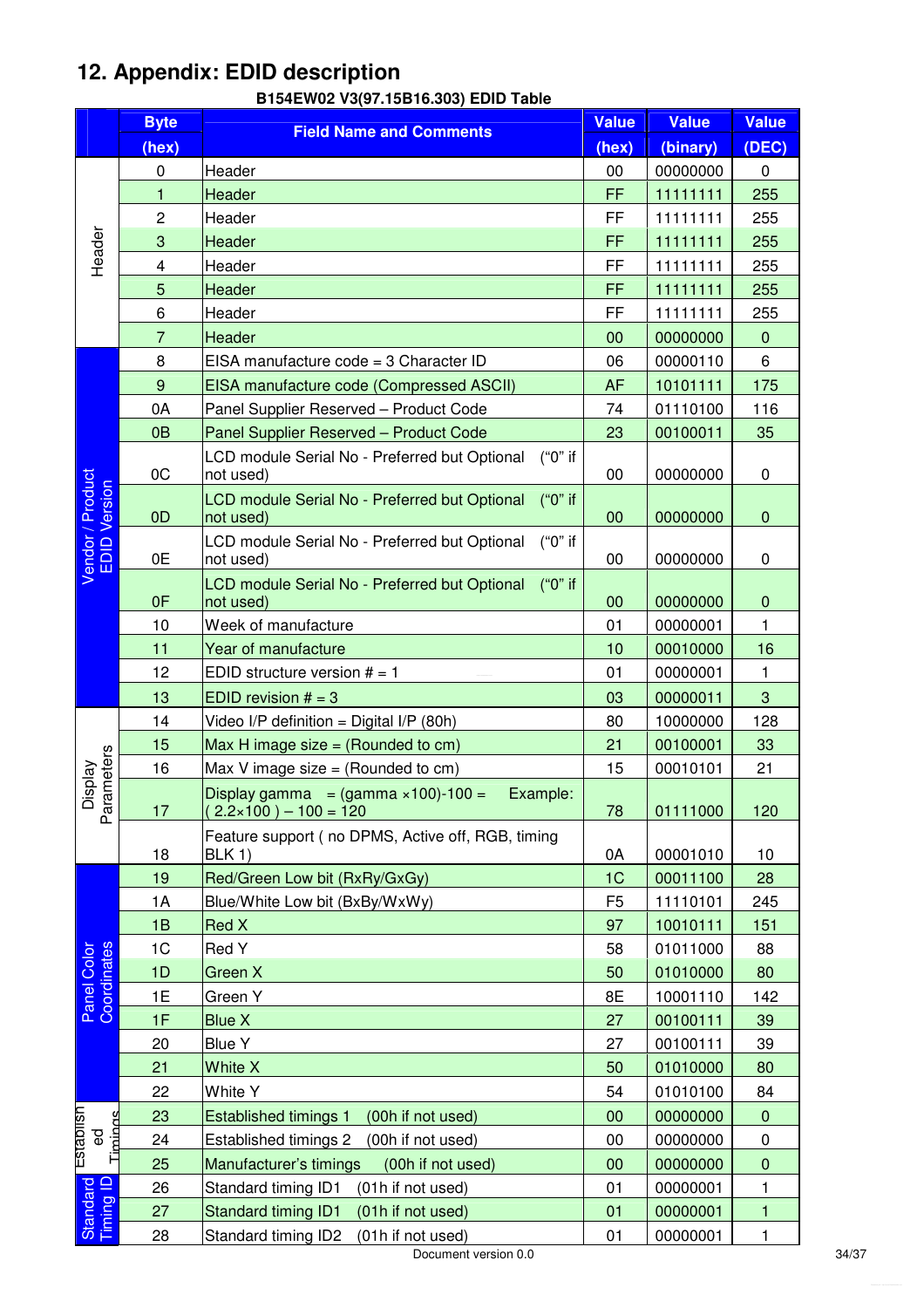|                      | 29             | <b>Standard timing ID2</b><br>(01h if not used)                   | 01             | 00000001 | $\mathbf{1}$ |
|----------------------|----------------|-------------------------------------------------------------------|----------------|----------|--------------|
|                      | 2A             | Standard timing ID3<br>(01h if not used)                          | 01             | 00000001 | 1            |
|                      | 2B             | <b>Standard timing ID3</b><br>(01h if not used)                   | 01             | 00000001 | $\mathbf{1}$ |
|                      | 2C             | Standard timing ID4<br>(01h if not used)                          | 01             | 00000001 | 1            |
|                      | 2D             | Standard timing ID4<br>(01h if not used)                          | 01             | 00000001 | $\mathbf{1}$ |
|                      | 2E             | Standard timing ID5<br>(01h if not used)                          | 01             | 00000001 | 1            |
|                      | 2F             | <b>Standard timing ID5</b><br>(01h if not used)                   | 01             | 00000001 | $\mathbf{1}$ |
|                      | 30             | (01h if not used)<br>Standard timing ID6                          | 01             | 00000001 | $\mathbf{1}$ |
|                      | 31             | <b>Standard timing ID6</b><br>(01h if not used)                   | 01             | 00000001 | $\mathbf{1}$ |
|                      | 32             | Standard timing ID7<br>(01h if not used)                          | 01             | 00000001 | 1            |
|                      | 33             | Standard timing ID7<br>(01h if not used)                          | 01             | 00000001 | $\mathbf{1}$ |
|                      | 34             | Standard timing ID8<br>(01h if not used)                          | 01             | 00000001 | $\mathbf{1}$ |
|                      | 35             | <b>Standard timing ID8</b><br>(01h if not used)                   | 01             | 00000001 | 1            |
|                      |                | Pixel Clock/10,000                                                |                |          |              |
|                      | 36             | (LSB)                                                             | C7             | 11000111 | 199          |
|                      |                | Pixel Clock/10,000                                                |                |          |              |
|                      | 37             | (MSB)                                                             | 1B             | 00011011 | 27           |
|                      |                | <b>Horizontal Active</b><br>(lower 8                              |                |          |              |
|                      | 38             | bits)                                                             | 00             | 00000000 | 0            |
|                      | 39             | (lower 8 bits)<br>Horizontal Blanking (Thbp)                      | A <sub>0</sub> | 10100000 | 160          |
|                      |                | Horizontal Active/Horizontal blanking (Thbp)                      |                |          |              |
|                      | 3A             | (upper4:4 bits)                                                   | 50             | 01010000 | 80           |
|                      | 3B             | <b>Vertical Active</b>                                            | 20             | 00100000 | 32           |
|                      | 3C             | Vertical Blanking (Tvbp) (DE Blanking typ. for DE<br>only panels) | 17             | 00010111 | 23           |
|                      |                | Vertical Active: Vertical Blanking (Tvbp)                         |                |          |              |
|                      | 3D             | (upper4:4 bits)                                                   | 30             | 00110000 | 48           |
|                      | 3E             | Horizontal Sync, Offset (Thfp)                                    | 30             | 00110000 | 48           |
| Timing Descripter #1 | 3F             | Horizontal Sync, Pulse Width                                      | 20             | 00100000 | 32           |
|                      | 40             | Vertical Sync, Offset (Tvfp)<br>Sync Width                        | 36             | 00110110 | 54           |
|                      | 41             | Horizontal Vertical Sync Offset/Width upper 2 bits                | 00             | 00000000 | $\pmb{0}$    |
|                      | 42             | Horizontal Image Size                                             | 4B             | 01001011 | 75           |
|                      | 43             | <b>Vertical image Size</b>                                        | <b>CF</b>      | 11001111 | 207          |
|                      | 44             | Horizontal Image Size / Vertical image size                       | 10             | 00010000 | 16           |
|                      | 45             | Horizontal Border = $0$ (Zero for Notebook LCD)                   | 00             | 00000000 | $\pmb{0}$    |
|                      | 46             | Vertical Border = $0$<br>(Zero for Notebook LCD)                  | 00             | 00000000 | 0            |
|                      |                | Non-interlaced, Normal, no stereo, Separate sync, H/V             |                |          |              |
|                      |                | pol Negatives, DE only note: LSB is set to "1" if                 |                |          |              |
|                      | 47             | panel is DE-timing only. H/V can be ignored.                      | 19             | 00011001 | 25           |
|                      |                | Pixel Clock/10,000                                                |                |          |              |
|                      | 48             | (LSB)                                                             | 26             | 00100110 | 38           |
|                      |                | Pixel Clock/10,000                                                |                |          |              |
|                      | 49             | (MSB)                                                             | 17             | 00010111 | 23           |
|                      | 4A             | Horizontal Active $=$ xxxx pixels<br>(lower 8 bits)               | 00             | 00000000 | 0            |
|                      |                |                                                                   |                |          |              |
|                      | 4 <sub>B</sub> | Horizontal Blanking (Thbp) $=$ xxxx pixels<br>(lower 8 bits)      | A <sub>0</sub> | 10100000 | 160          |
| Timing Descripter #2 |                | Horizontal Active/Horizontal blanking (Thbp)                      |                |          |              |
|                      | 4C             | (upper4:4 bits)                                                   | 50             | 01010000 | 80           |
|                      | 4D             | Vertical Active $=$ xxxx lines                                    | 20             | 00100000 | 32           |
|                      |                | Vertical Blanking (Tvbp) = xxxx lines (DE Blanking                |                |          |              |
|                      | 4E             | typ. for DE only panels)                                          | 17             | 00010111 | 23           |

Timing Descripter #2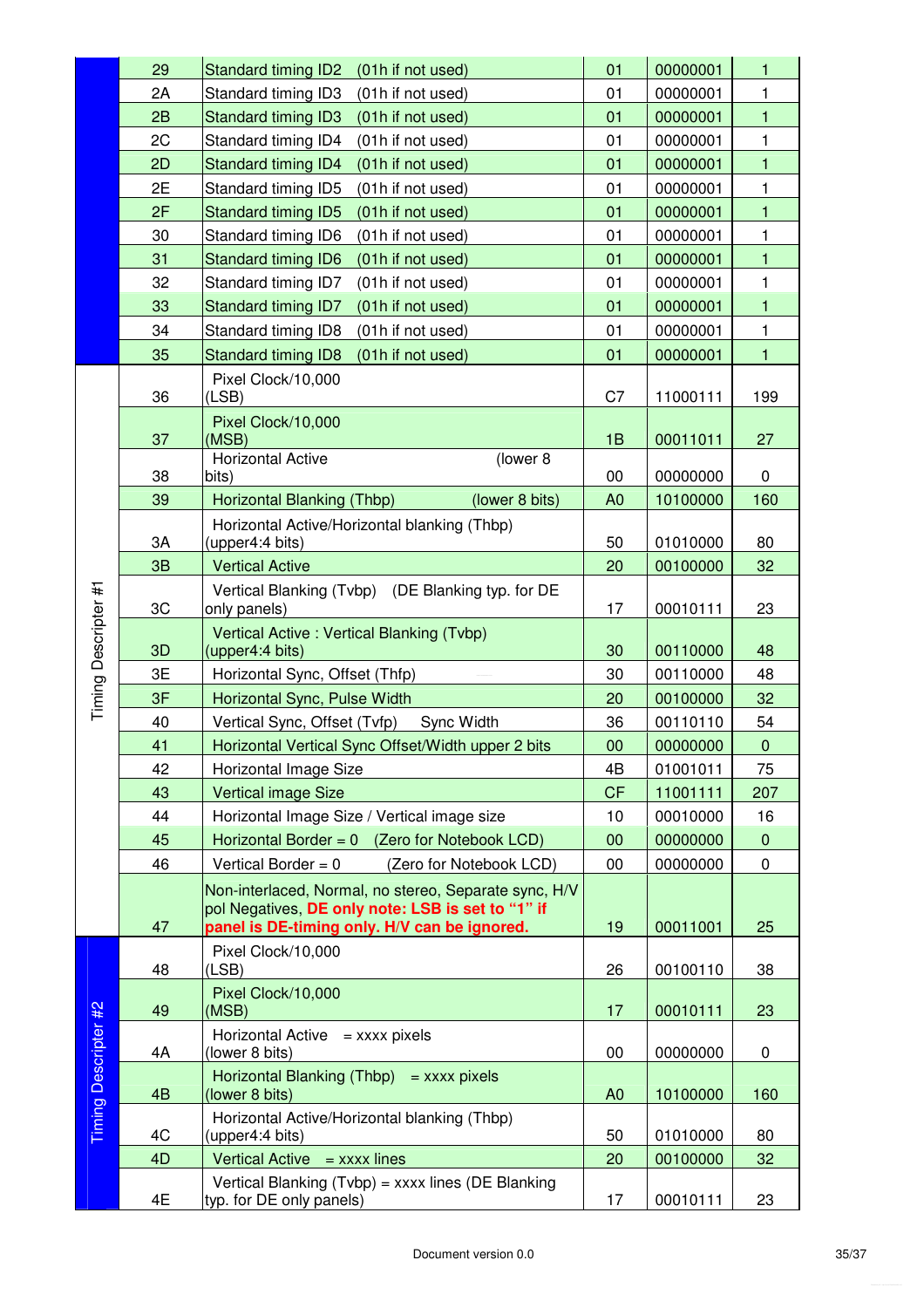|                                              |    | Vertical Active: Vertical Blanking (Tvbp)                               |                |          |              |
|----------------------------------------------|----|-------------------------------------------------------------------------|----------------|----------|--------------|
|                                              | 4F | (upper4:4 bits)                                                         | 30             | 00110000 | 48           |
|                                              | 50 | Horizontal Sync, Offset (Thfp) = xxxx pixels                            | 30             | 00110000 | 48           |
|                                              | 51 | Horizontal Sync, Pulse Width = xxxx pixels                              | 20             | 00100000 | 32           |
|                                              | 52 | Vertical Sync, Offset $(Tvfp) = xx$ lines<br>Sync<br>Width $=$ xx lines | 36             | 00110110 | 54           |
|                                              | 53 | Horizontal Vertical Sync Offset/Width upper 2 bits                      | 00             | 00000000 | $\mathbf 0$  |
|                                              | 54 | Horizontal Image Size = xxx mm                                          | 4B             | 01001011 | 75           |
|                                              | 55 | Vertical image Size = xxx mm                                            | <b>CF</b>      | 11001111 | 207          |
|                                              | 56 | Horizontal Image Size / Vertical image size                             | 10             | 00010000 | 16           |
|                                              | 57 | Horizontal Border = $0$ (Zero for Notebook LCD)                         | 00             | 00000000 | $\mathbf 0$  |
|                                              | 58 | Vertical Border = $0$<br>(Zero for Notebook LCD)                        | 00             | 00000000 | 0            |
|                                              |    | Module "A" Revision $=$<br>Example: 00, 01, 02,                         |                |          |              |
|                                              | 59 | 03, etc.                                                                | 00             | 00000000 | $\pmb{0}$    |
|                                              | 5A | Flag                                                                    | 00             | 00000000 | 0            |
|                                              | 5B | Flag                                                                    | 00             | 00000000 | $\mathbf 0$  |
|                                              | 5C | Flag                                                                    | 00             | 00000000 | 0            |
|                                              | 5D | <b>Dummy Descriptor</b>                                                 | <b>FE</b>      | 11111110 | 254          |
|                                              | 5E | Flag                                                                    | 00             | 00000000 | $\pmb{0}$    |
|                                              | 5F | Dell P/N 1 <sup>st</sup> Character                                      | 47             | 01000111 | 71           |
|                                              | 60 | Dell P/N 2 <sup>nd</sup> Character                                      | 52             | 01010010 | 82           |
|                                              | 61 | Dell P/N 3 <sup>rd</sup> Character                                      | 34             | 00110100 | 52           |
| specific information<br>Timing Descripter #3 | 62 | Dell P/N 4 <sup>th</sup> Character                                      | 35             | 00110101 | 53           |
|                                              | 63 | Dell P/N 5 <sup>th</sup> Character                                      | 32             | 00110010 | 50           |
|                                              | 64 | LCD Supplier EEDID Revision #                                           | 00             | 00000000 | $\mathbf 0$  |
|                                              | 65 | Manufacturer P/N                                                        | 42             | 01000010 | 66           |
| Dell                                         | 66 | Manufacturer P/N                                                        | 31             | 00110001 | 49           |
|                                              | 67 | Manufacturer P/N                                                        | 35             | 00110101 | 53           |
|                                              | 68 | Manufacturer P/N                                                        | 34             | 00110100 | 52           |
|                                              | 69 | Manufacturer P/N                                                        | 45             | 01000101 | 69           |
|                                              | 6A | Manufacturer P/N                                                        | 57             | 01010111 | 87           |
|                                              |    | Manufacturer P/N (If <13 char, then terminate with                      |                |          |              |
|                                              | 6B | ASCII code 0Ah, set remaining char = 20h)                               | 32             | 00110010 | 50           |
|                                              | 6C | Flag                                                                    | 00             | 00000000 | 0            |
|                                              | 6D | Flag                                                                    | 00             | 00000000 | $\mathbf 0$  |
|                                              | 6E | Flag                                                                    | 00             | 00000000 | 0            |
|                                              | 6F | Data Type Tag:                                                          | <b>FE</b>      | 11111110 | 254          |
|                                              | 70 | Flag                                                                    | 00             | 00000000 | 0            |
|                                              | 71 | <b>SMBUS Value</b>                                                      | 2C             | 00101100 | 44           |
|                                              | 72 | <b>SMBUS Value</b>                                                      | 3C             | 00111100 | 60           |
| <b>Timing Descripter #4</b>                  | 73 | <b>SMBUS Value</b>                                                      | 49             | 01001001 | 73           |
|                                              | 74 | <b>SMBUS Value</b>                                                      | 52             | 01010010 | 82           |
|                                              | 75 | <b>SMBUS Value</b>                                                      | 73             | 01110011 | 115          |
|                                              | 76 | <b>SMBUS Value</b>                                                      | A <sub>1</sub> | 10100001 | 161          |
|                                              | 77 | <b>SMBUS Value</b>                                                      | CO             | 11000000 | 192          |
|                                              | 78 | SMBUS Value $=$ max nits<br>$(Typically = 00h)$                         | FF             | 11111111 | 255          |
|                                              | 79 | Number of LVDS receiver chips = '01' or '02'                            | 01             | 00000001 | $\mathbf{1}$ |
|                                              | 7A | BIST Enable: $Yes = '01' No = '00'$                                     | 01             | 00000001 | $\mathbf{1}$ |
|                                              |    | (If <13 char, then terminate with ASCII code 0Ah, set                   |                |          |              |
|                                              | 7B | remaining $char = 20h$ )                                                | 0A             | 00001010 | 10           |